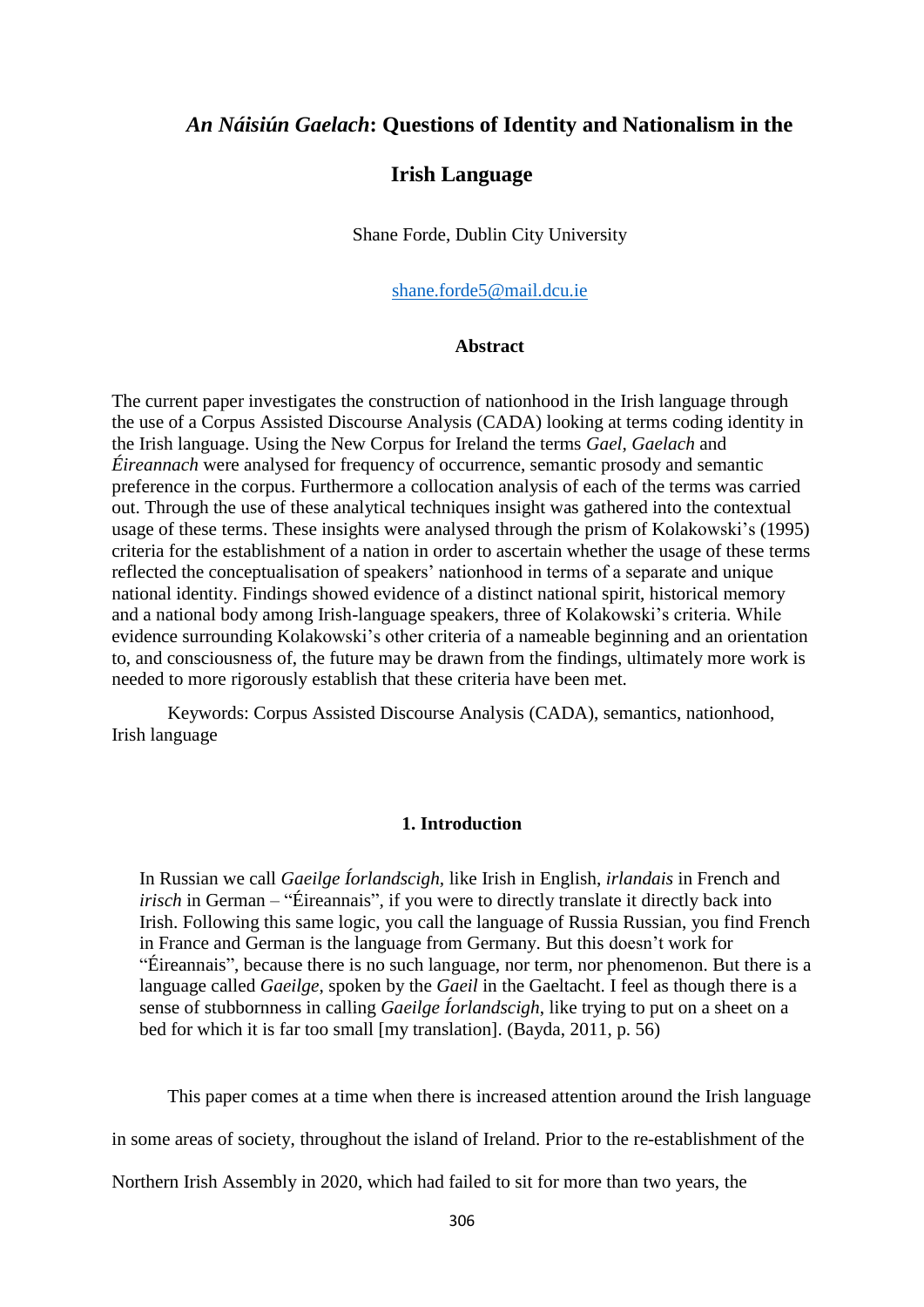resolution of issues surrounding the introduction of an Irish language Act in Northern Ireland were seen as central to the debate on Assembly formation (RTÉ, 2018; Devenport, 2018).

At the same time, evidence can be observed of a substantial shift in the demographics of those speaking the Irish language on a daily basis. While the population of the Gaeltacht areas, "the small, scattered and geographically isolated communities of traditional Irish speakers located on Ireland's western and southern peripheries that have been geographically defined by the Irish State as the country's officially Irish-speaking areas" (O'Rourke and Brennan, 2019, p.20) has remained relatively stable over the past decade (Government of Ireland, 2017) the number of people speaking Irish daily outside the education system in these areas has declined sharply and it is predicted that Irish will cease to be the primary community language in the traditional Gaeltacht heartlands at some point over the next 10 years (Ó Giollagáin & Charlton, 2015). Conversely, the number of schools at primary and secondary levels outside of the traditional Gaeltacht areas teaching entirely through the medium of Irish continues to increase, with just over 8% of students in the Republic of Ireland in Irish medium education in the 2018/2019 school year (McCárthaigh, 2019).

In a survey commissioned by Irish language lobby group Conradh na Gaeilge in 2018 to mark its 125th anniversary, two in three people in the Republic of Ireland were shown to believe the state should be providing more support to the Irish language (Conradh na Gaeilge, 2018) despite the foreshadowing of its death as a community language in its historical heartlands. The current study seeks to examine the complex relationship between the state, the language it purports to support and the identity of its speakers. How do Irish language speakers situate themselves in terms of national identity and what role does language play in the formation of this identity?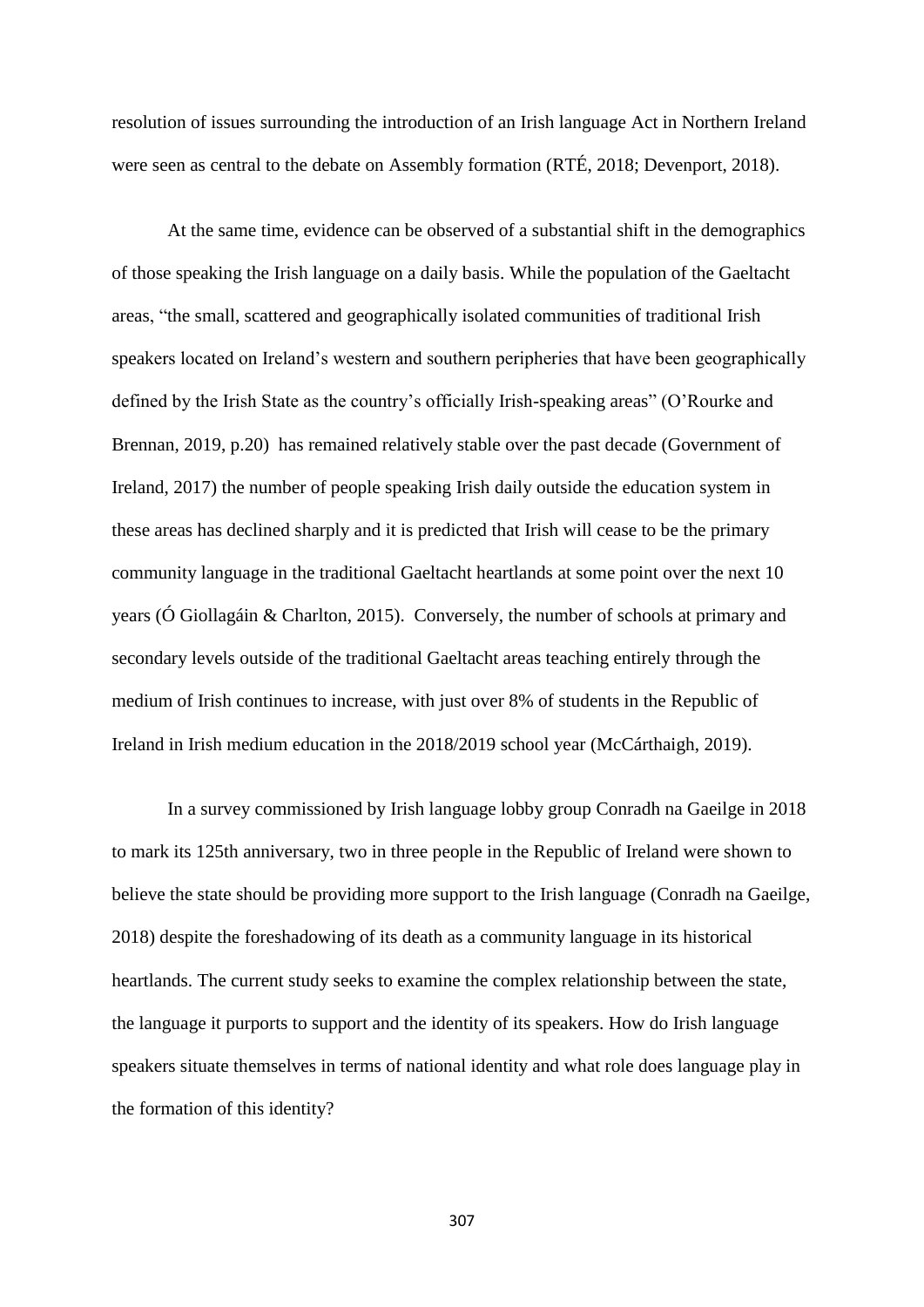The present study employs a Corpus Assisted Discourse Analysis (CADS) and examines the usage of three key lexical items encoding nationhood and identity as shown in an Irish language corpus, seeking to shed light on how Irish language speakers define themselves in Irish speaking contexts. The specific research questions examined will be stated in the next section before looking at dictionary definitions of the terms. In section 3, a brief historical context surrounding the terms to be investigated in this study will be offered and previous studies in the area of nationhood in corpus linguistics will be described. In section 4 an outline of the methodology employed in this study is provided before a discussion of the findings of the corpus in section 5.

#### **2. Statement of Research Questions**

The central research question addressed in the current paper is: Does the usage of terms regarding national identity in the Irish language establish a distinct identifiable Irish speaking nation based on the criteria laid out by Kolakowski? In order to answer the central research question it is first necessary to respond to the sub-research question: How are notions of nationhood codified in usage of the terms *Gael, Gaelach* and *Éireannach* in the Irish language?

#### **2.1 Definition of Terms**

In order to answer the above questions, it is necessary to define the terms surrounding identity to be used in the study. From the author's own knowledge of the Irish language the terms *Gael*, *Gaelach* and *Éireannach* have been chosen as relevant terms in this area. Definitions of terms here are all taken from the primary Irish-English dictionary published in the twentieth century, Ó Dónaill's *Foclóir Gaeilge-Béarla* (1977). *Gael* is defined as an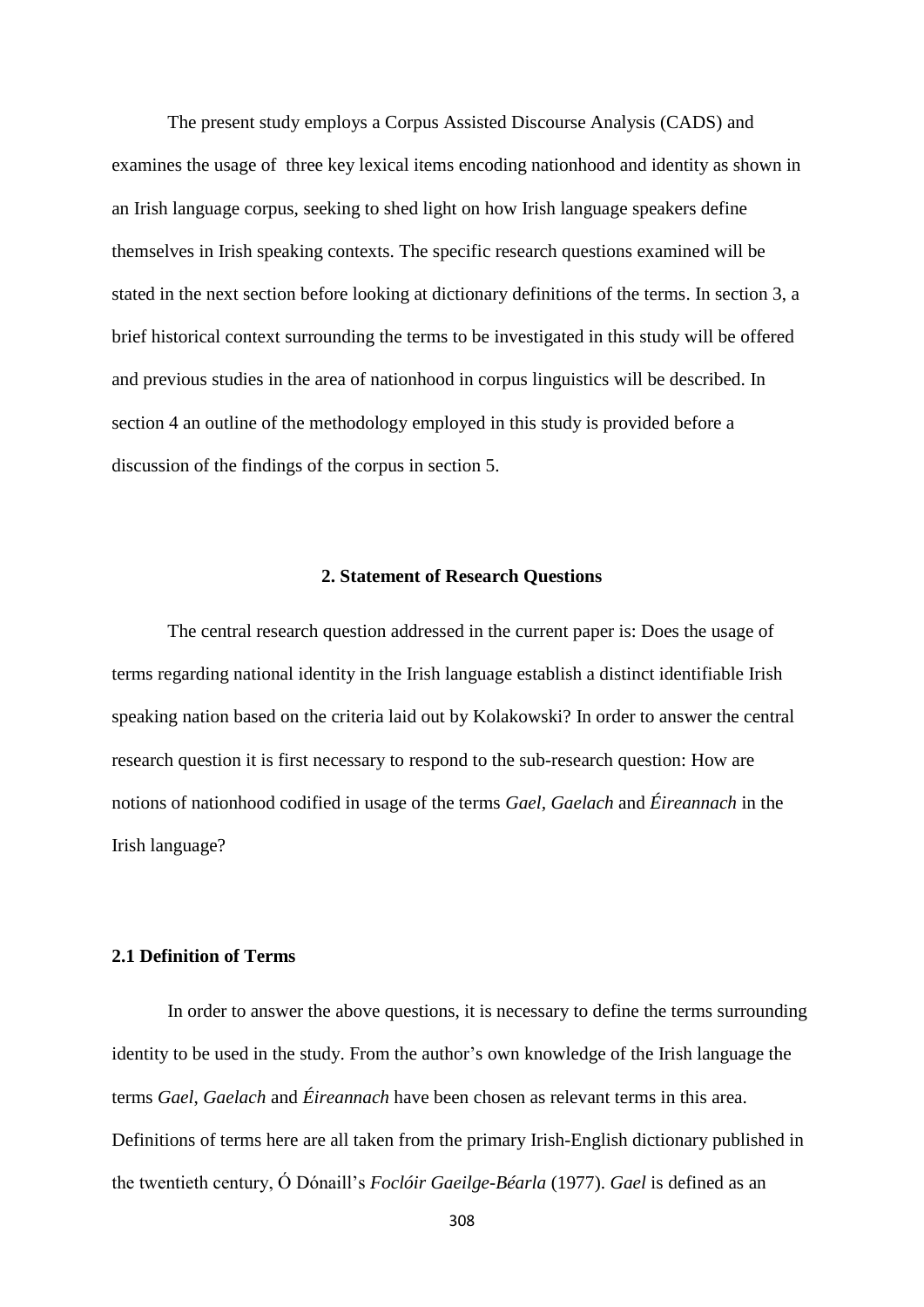Irishman or woman (Ó Dónaill, 1977). *Gaelach* is defined as Irish, or attached to Ireland or Irish culture, with the secondary meaning of native to Ireland, homely, pleasant or common and ordinary (Ó Dónaill, 1977). *Éireannach* is defined as either an Irish person or of Irish culture (Ó Dónaill, 1977).

#### **3. Previous Studies**

# **3.1 Historical Context**

A wealth of research exists on the role of the Irish language in the establishment of the Southern Irish state in the years both preceding and subsequent to independence. While this study is less concerned with the historical position of the language but rather with how the Irish-speaking population as it is constituted today codifies its identity through language, a small note about the historical positioning of the term, can provide context for the insights elicited in the corpus analysis.

The term *Éireannach* is recorded as having been been used as far back as the 17th century as "break[ing] down the ethnic distinctions that historically separated the Gaelic Irish from the Old English, the descendants of the Anglo-Norman invaders of the twelfth century, and unit[ing] them as a new Irish Catholic nation" (McQuillan, 2015, p. 71). A seminal text which emerged in the 17th century was that of *Foras Feasa ar Éirinn* (Basis for Knowledge about Ireland) written by Seathrún Céitinn in which the Catholic identity was presented as the defining characteristic of the *Éireannach*, not whether a person was a native *Gael* of Ireland or a later settler from abroad (Cunningham, 2001). Céitinn's nation was in this way explicitly *Éireannach* rather than *Gaelach*. In the present day the term *Éireannach* is the official term used in reference to citizens of the Irish nation-state *Éire* (see Article 9 in Bunreacht na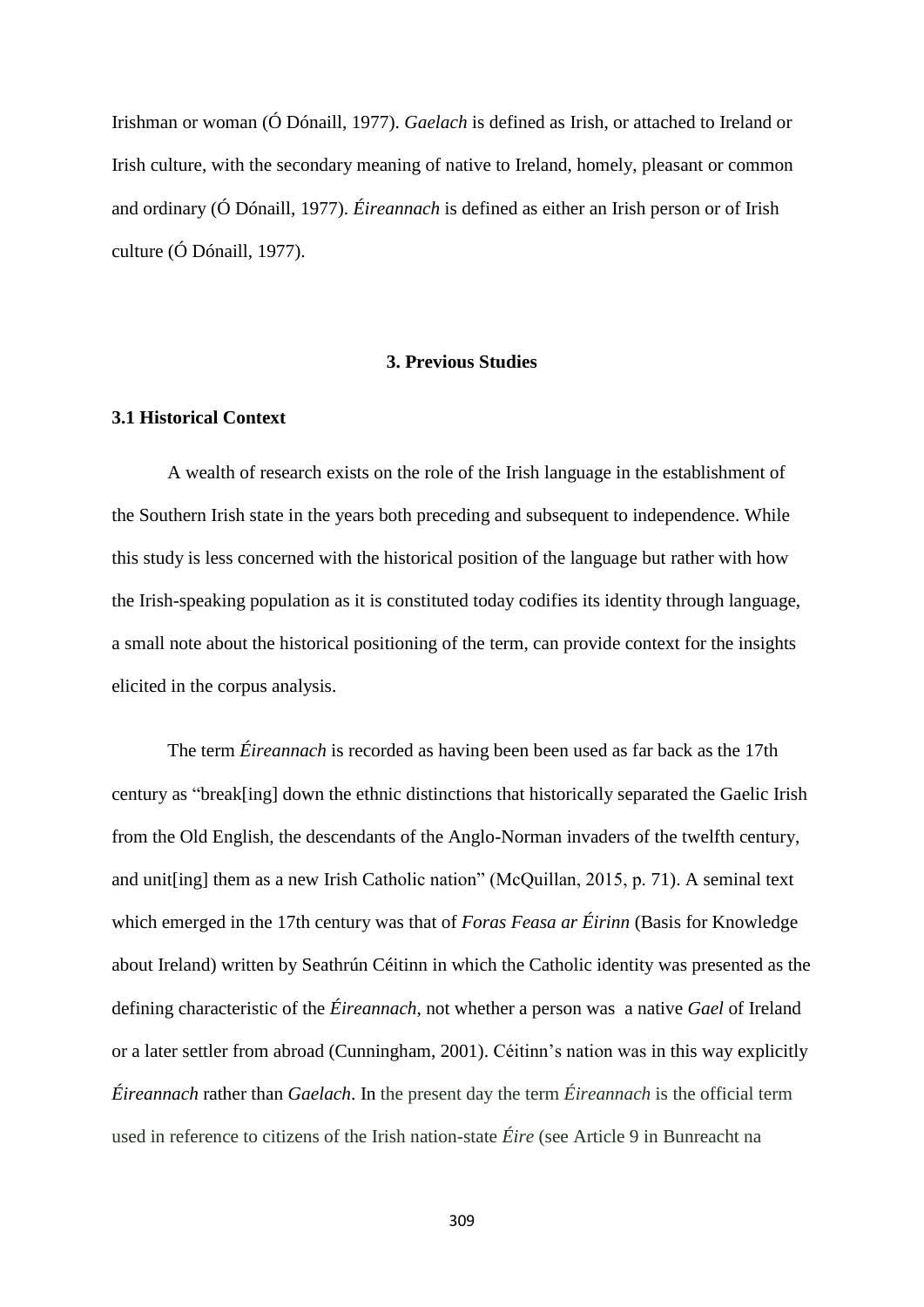hÉireann / Constitution of Ireland, Government of Ireland, 1945). This is likely to influence its use in the corpus.

In the period leading up to the foundation of the state, tensions surrounding identity are evidenced by the prominence of the Gaelic Revival movement, a movement which had as its primary aim the preservation of the Irish language (Ó Tuathaigh, 2008). This was linked to the larger promotion of indigenous culture, as evidenced in the 1892 manifesto of one of its most prominent activists, Douglas Hyde, who would later go on to be the first President of Ireland. This manifesto, 'The Necessity for De-Anglicising Ireland', states that the heart of the Irish people lies in its Gaelic history, literature and culture (Hyde, 1892). Prominent members of the revival movement were of the explicit view that the new state should be founded on the Gaelic heritage (Ó Torna, 2005; O'Leary, 2004). Journalist, activist and theorist D.P. Moran provides an example of this viewpoint stating "The foundation of Ireland is the Gael and the Gael must be the element that absorbs" (1905, pp. 36-37). Moran, in the same work, further advocated explicitly for an Irish Ireland in which the Irish language was spoken, the Catholic religion was practiced, materialism was rejected and only indigenous sports were played.

While the nation-state ultimately employed the term *Éireannach* in Irish for its citizens, it is also the case that the state also attached some symbolism and import to the Gaelic culture in its infancy, establishing the Irish language as the first official language of the state, mandating the teaching of Irish in schools and promoting indigenous Gaelic culture. This has meant that that which is *Gaelach,* of the *Gael* and that which is *Éireannach,* of the *Éireannach* people, have existed in ill-defined categories for centuries. The current study may provide greater clarity surrounding the usage of these terms as it relates to identity and nationality in the Irish language.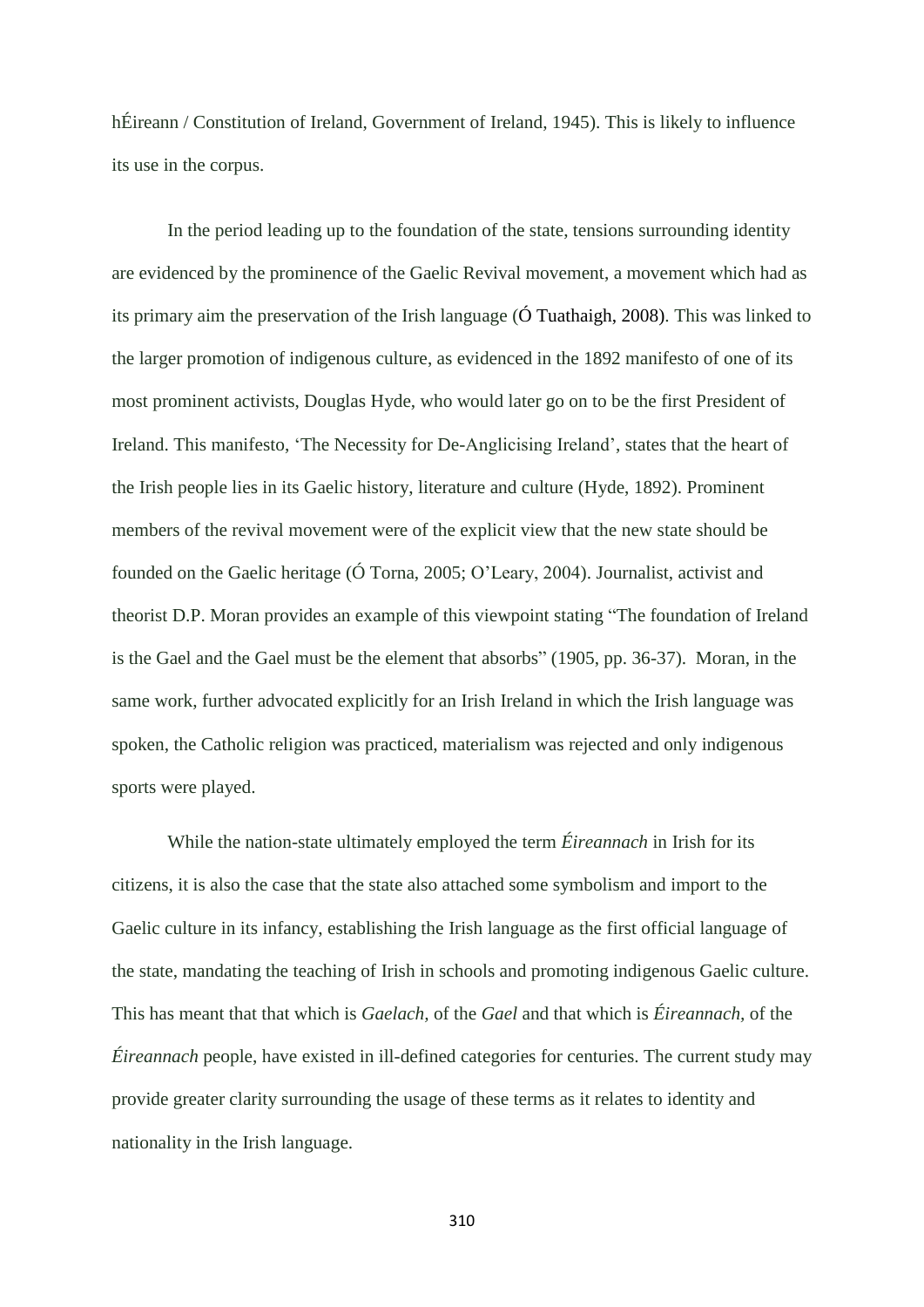#### **3.2 Nationhood**

The quote that begins this paper underlines the central impetus for this study. While Irish may be enshrined in Article 8 of the Constitution as the national language, and first official language of the State (Government of Ireland, 1945), the reality is that despite over 1.5 million citizens claiming some ability in the language (Government of Ireland, 2017), Irish is not the working language or primary community language for the majority of Ireland's population. The traditional Gaeltacht areas make up less than 5% of the geographical area of Ireland and are dispersed mainly along the western seaboard of the country (Ó Giollagáin & Charlton, 2015). There is no politically defined majority Irish speaking *nation* as traditionally defined, "an individual country considered together with its social and political structures" (Harper Collins, n.d.).

The conflict between the nation and the nation-state has been debated by numerous scholars in the field of Nationalism Studies. Joseph (2017) posits *nation* as an inherently ambiguous word, referring both to the traditional demarcated and politically definable concept of a nation-state but also defining groups who may live within a single state or spread across many. Similarly, for Richmond (1987), a state may be home to numerous nations. Smith (2002) emphasises the centralism of ethnic groups in the original formation of nations, however, nation-states may ultimately be home to numerous ethnic groups. Acknowledging the above stated reality that there is no majority Irish speaking nation-state, the current study aligns its conceptualisation of a nation with these scholars, distinguishing the nation-state from the concept of a nation.

Polish philosopher Leszek Kolakowski lists five key criteria in the definition of a nation (Kolakowski, 1995). They were interpreted by Wodak et al. (2009) as national spirit, a historical memory whether factual or mythological, an orientation to and consciousness of the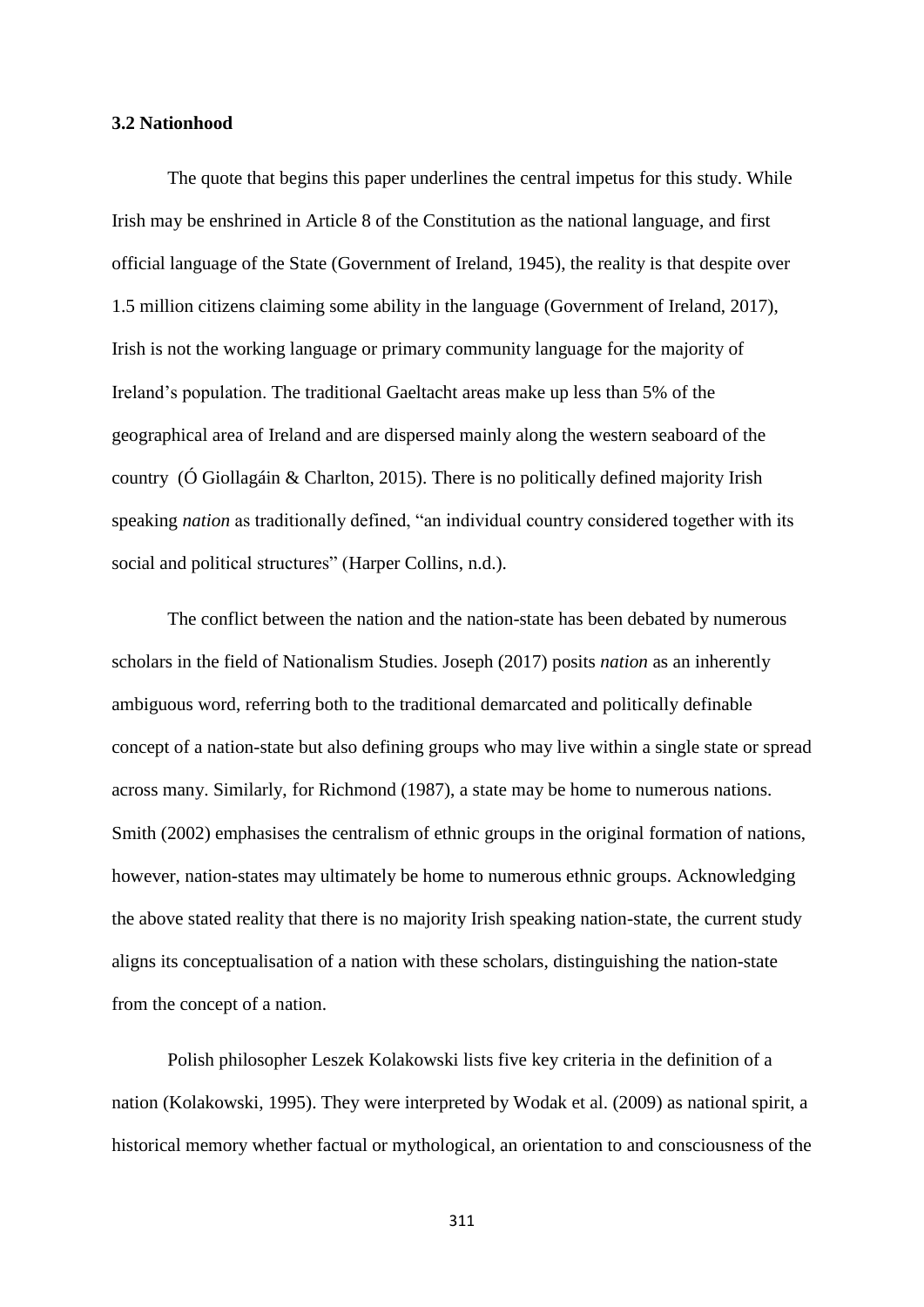future, a national body (interpreted as metaphorical rather than a physical infrastructure) and a nameable beginning. These criteria are adopted in the current study as a framework for the assessment of a nation.

### **3.3 Corpus Studies and National Identity**

Given the lack of relevant research into national identity in corpus-based studies in an Irish language context it was necessary to look further afield to examine relevant literature on the nature of language and national identity. A corpus analysis of testimony given to the Quebecois Government examined how identity was created among French speaking and English speaking people in Quebec. French speaking Quebec residents were more likely to identify Quebec with notions of nationhood, coded in the greater frequency of items such as *histoire* (history)*, patrimoine* (heritage), *état* (state)*, territoire* (territory), *terre* (land) and *pays* (country) in the French side of the corpus when compared with the English language equivalents in the English language corpus (Freake et al., 2011).

In a European context, a more recent study by Iveson (2017) sheds light on the usage of Catalan on Twitter in the run up to a public forum on independence in 2014. While the main focus was on the usage of the language and how it related to gender, the findings have interesting implications in the context of language and nationhood. Catalan, perhaps unsurprisingly, was the predominant language used by pro-independence groups, however two English language hashtags were also among the most prominent used by supporters of independence. This, the author posits, acts as a rejection of Spanish influence in the region and recalls a dominant narrative about a Catalan nation that is more progressive and outward looking than the ruling Spanish administration.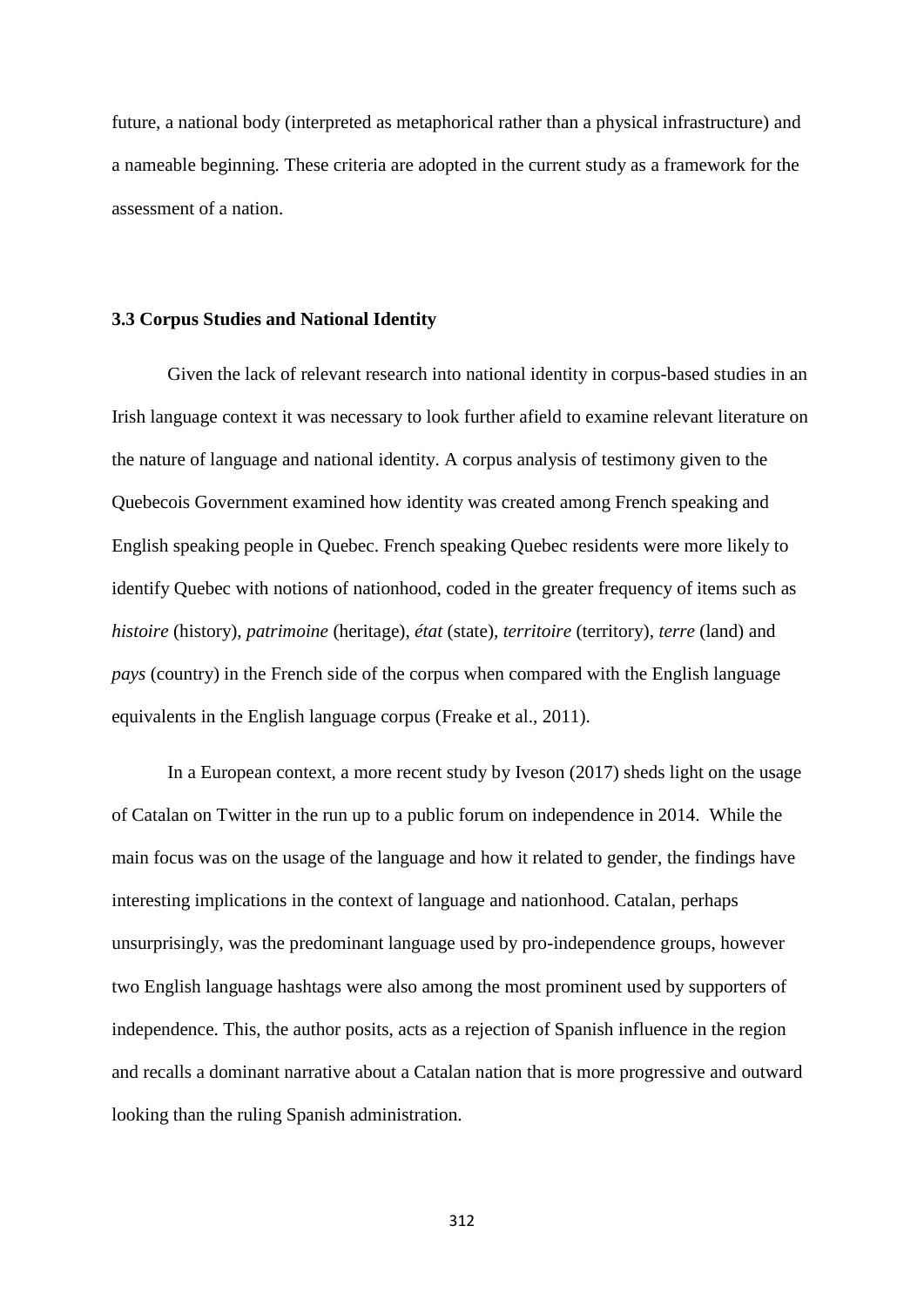The above examples of how corpus-based studies have been used to discuss nationhood share similarities and differences to the current study. They show how the nonhegemonic languages in their respective contexts, French in Canada and Catalan within the Spanish state, may be used to create a sense of national identity within a larger nation-state. However, both Catalonia and Quebec at various times in history have aspired to greater autonomy and even outright independence. In research for this paper, only one study was found advocating for greater autonomy for Gaeltacht regions (Breathnach, 2000) as part of a greater push for more power devolved to local governments in general across the Republic of Ireland.

This study thus hopes to shed light on the concept of a nation within a nation-state and examine whether speakers of a minority language may develop a separate national identity than that of the hegemonic group, without the explicit aspirations for statehood that are seen in places such as Canada and Quebec.

# **4. Methodology**

The current study employs Corpus Assisted Discourse Analysis (CADA) in order to answer the above research questions. This section briefly introduces the corpus, the benefits of its use and its limitations before focusing on the analytical strategy to be employed.

### **4.1 The New Corpus for Ireland**

The proposed corpus to be used in this study is the Irish side of *Nua-Chorpas na hÉireann* (The New Corpus for Ireland) (*http://corpas.focloir.ie*), a balanced corpus of 30,200,000 tokens of written Irish gathered over a 12-month period in order to assist in the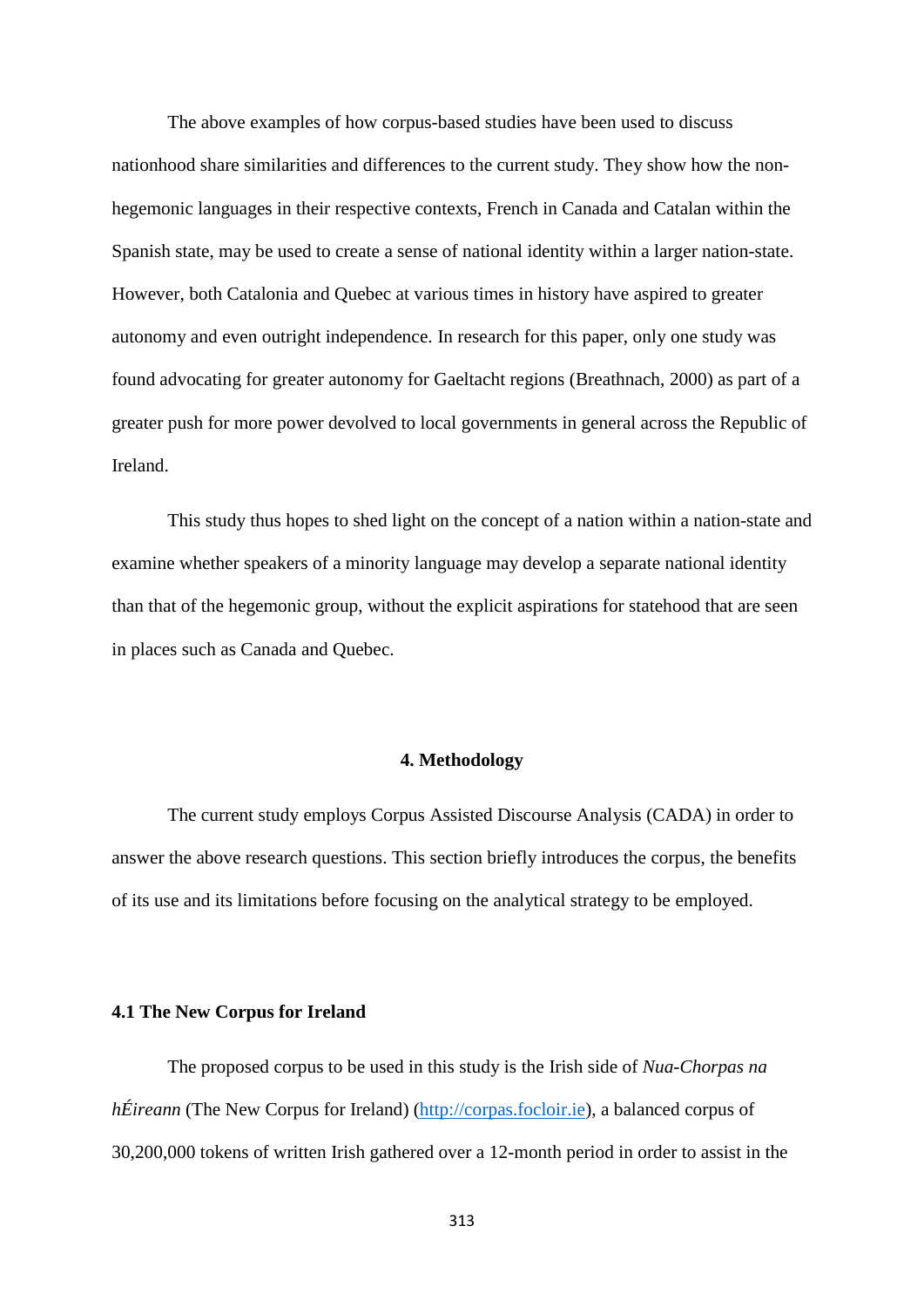creation of a new English-Irish dictionary (Kilgarriff et al., 2006). A number of relevant points regarding the corpus that are pertinent to this study have been raised by those involved in its compilation.

Firstly, while it was unavoidable to include the voices of non-native speakers in the Irish language side of the corpus, a conscious effort was made, where possible, to include texts written by native speakers. Moreover, the authors strived to ensure a range of texts were included from the three main dialects of Irish, Connacht, Munster and Ulster (Kilgarriff et al, 2006).

One limitation of the corpus is its age. The corpus was compiled from traditional print media, literature and web based elements, however compilation was completed in 2005, meaning it is over 15 years old at the time of this study. Technical limitations made the use of more modern corpora unviable for now.

#### **4.2 Analytical Strategy**

The online concordance software Sketch Engine was used to carry out the current study. The nodes *Gael, Gaelach* were searched for separately as a noun and adjective respectively and their raw frequency of occurrence noted. Technical issues relating to tagging in the corpus meant that *Éireannach* could not be separated neatly into noun and adjectival forms.

Both the semantic prosody and the semantic preference of all terms were analysed. Semantic prosody may be defined as "the consistent aura of meaning with which a form is imbued by its collocates" (Louw, 1993, p. 157). This is usually defined in terms of the negativity or positivity of the collocates of a given word. As Baker et al. (2008, p. 278) state "it is evaluative in that it often reveals the speaker's stance". Semantic preference here is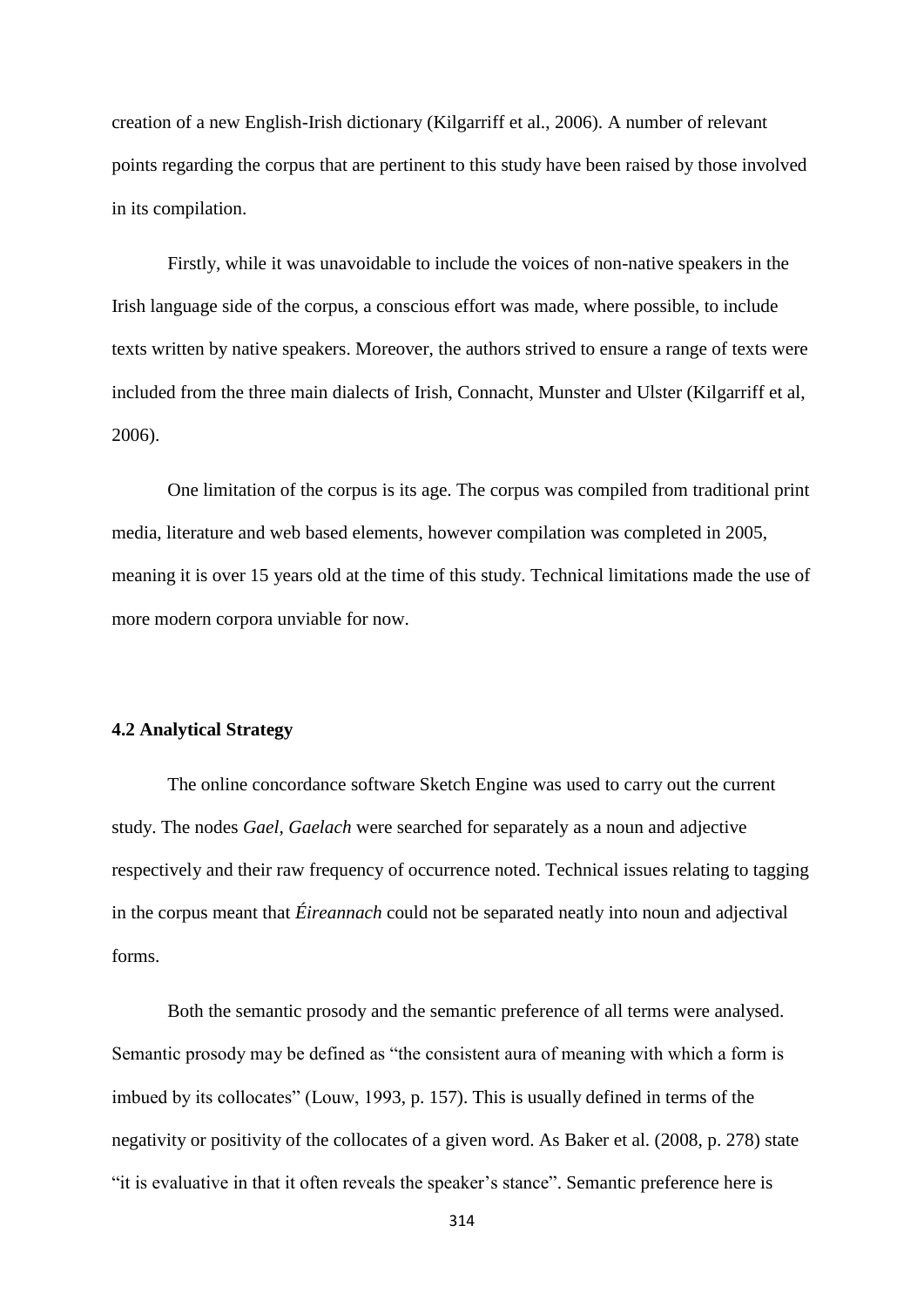taken to mean "the relation, not between individual words, but between a lemma or wordform and a set of semantically related words" (Stubbs, 2001, p.65). In order to examine the semantic prosody and preference of each lexical item, 50 concordance lines for each term were generated randomly in Sketch Engine for the nodes *Gael, Gaelach* and *Éireannach*. Nodes were examined with a span of 10 tokens to the left or right of the node. The span is defined as "a contextual window for a node, specifying how many words to the left and right it extends i.e. number of words before and/or after the node" (Begagić, 2013, p. 408).

A collocation analysis was carried out on each of the three lemmas *Gael*, *Gaelach* and *Éireannach*, with the highest ranking collocates being combed for high frequency proper noun collocates of each term. *logDice* (a statistical measure used to identify collocations) has been employed for this study because of its interpretability (Gablasova et al., 2017).

#### **5. Findings**

### **5.1 Frequency of Occurrence in the Corpus**

A search of the basic occurrence of relevant lexical items to the current study in the corpus was carried out, with results as follows:

# **Table 1**

# *Frequency of Occurrence of Gael, Éireannach and Gaelach in the Corpus*

| <b>Node</b> | <b>Part of Speech</b> | <b>Occurrence</b> | per million |
|-------------|-----------------------|-------------------|-------------|
|             |                       |                   | tokens      |
| Gael        | Noun                  | 5,958             | 173.41      |
| Eireannach  | Noun/Adjective        | 5,565             | 161.97      |
| Gaelach     | Adjective             | 3,850             | 111.61      |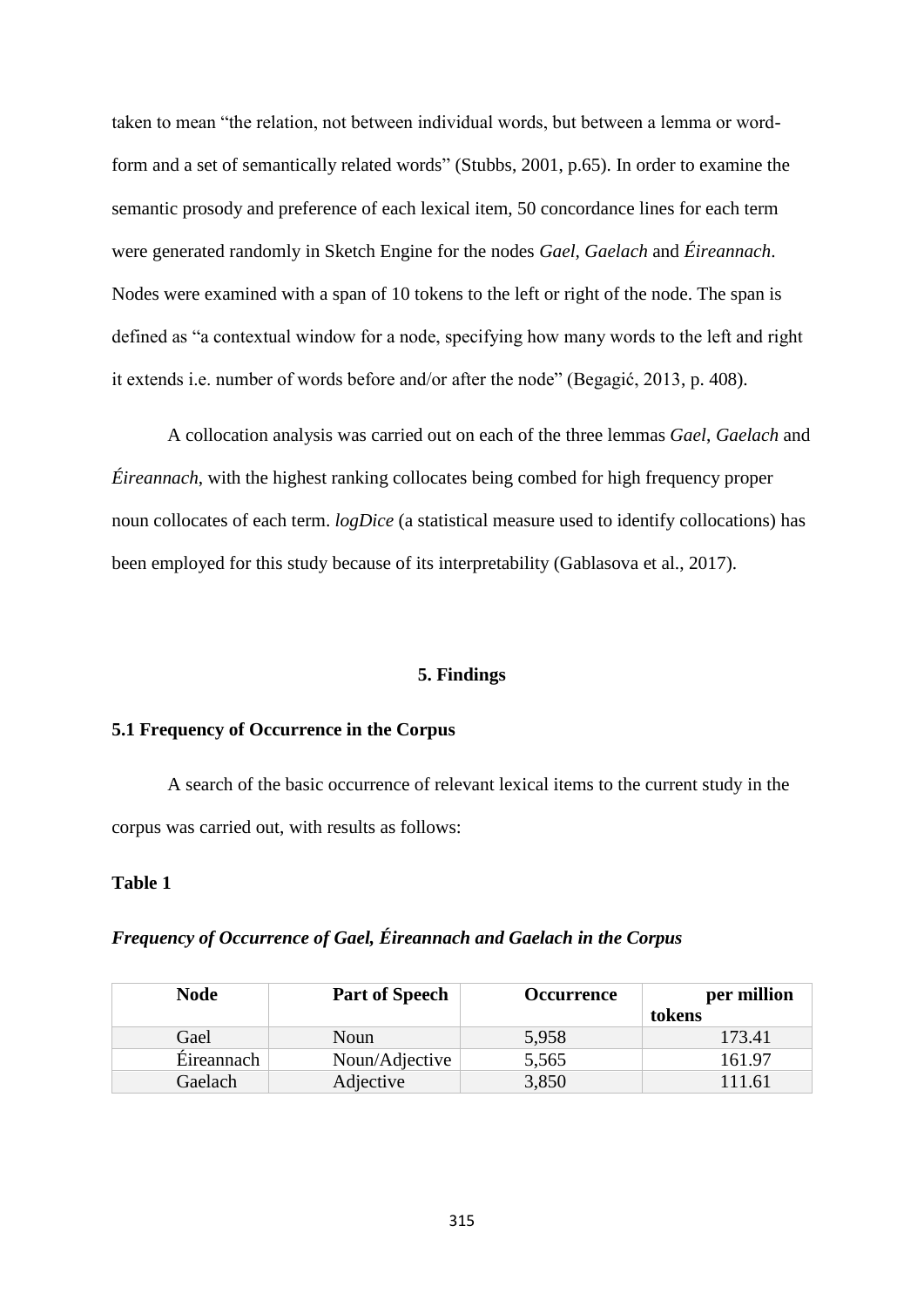The noun *Gael* is more commonly found in the corpus than the combined occurrences of *Éireannach* as both a noun (describing a person) and as an adjective. However, there are dangers associated with a blunt raw frequency analysis such as the one above. It does not take into account the context in which the words are used, the nature of the collocations and the type of texts that are populating the corpus (Gablasova et al., 2017).

For example, 2,495 instances of Gael were found with the collocate *Fine* immediately to the left. *Fine Gael is* the name of one of the three ruling parties in the Dáil (Irish lower house of Parliament) at present. *Glór na nGael* was another example of a high occurring collocate of *Gael*, with over 500 occurrences of Gael immediately to the left of *Glór na*. *Glór na nGael* is a government body tasked with improving usage of Irish in communities and the workplace. The sporting body *Cumann Lúthchleas Gael* / The Gaelic Athletic Association was also identified as a highly occurring collocate, as was the word *Linn*, commonly found in *Gael Linn,* a non-political, non-government organisation dedicated to the promotion of the Irish language and the culture associated with it. Therefore, the combined instances of *Gael* (without the collocates *Fine*, *Glór na, Lúthchleas* and *Linn*) added to the instances of *Gaelach*  are roughly 500 more than the combined noun and adjectival instances of *Éireannach*.

This would suggest that users of Irish in the corpus were slightly more likely to identify and discuss concepts of concern to the *Gael* and that which is *Gaelach* rather than the *Éireannach* people and that which is related to them. However, it is necessary to delve further into how each word is used in order to gain insight into the meaning given to these terms.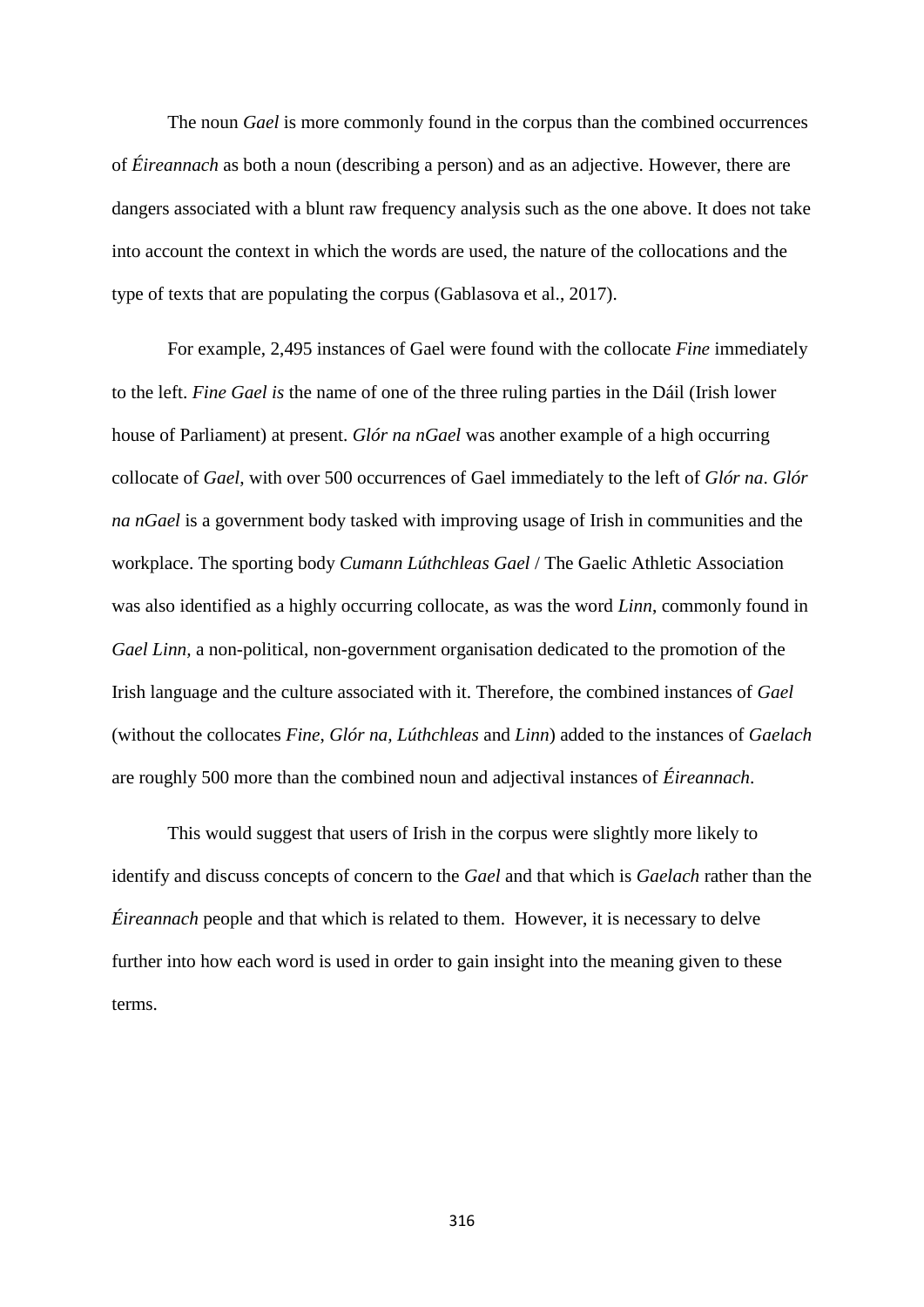#### *5.2 Semantic Prosody*

### **Table 2**

# *The Semantic Prosody of the Nodes Gael, Gaelach and Éireannach*

| <b>Node</b> | <b>Positive</b> | <b>Negative</b> | <b>Neutral</b> |
|-------------|-----------------|-----------------|----------------|
| Gael        |                 |                 |                |
| Eireannach  |                 |                 |                |
| Gaelach     |                 |                 |                |

A preliminary generation of 50 random concordance lines for the node *Gael* resulted in 40 proper noun compounds, 17 of which featured the political party *Fine Gael* while 8 featured *Cumann Lúthchleas Gael /* The Gaelic Athletic Association. Given the focus of the current study on discourse, high occurring proper noun samples were removed (*Fine, Lúthchleas, Glór* and *Linn*) via Sketch Engine and subsequently 50 concordance lines were randomly generated.

Of the 50 results obtained two were miss-tagged occurrences of Gaeltacht and *Gaelscoil* (a school in which Irish is the language of instruction) respectively. The vast majority of results were neutral. *Gaelach* was found to have a generally neutral semantic prosody in the 50 concordance lines analysed however it is noticeable that the positive results far outweighed those which were negative. Indeed, the only negative result related to stew (*stobhach Gaelach*). *Éireannach* showed a greater propensity to be associated with negative concepts or ideas than did the other two nodes, however it still maintained a largely neutral semantic prosody.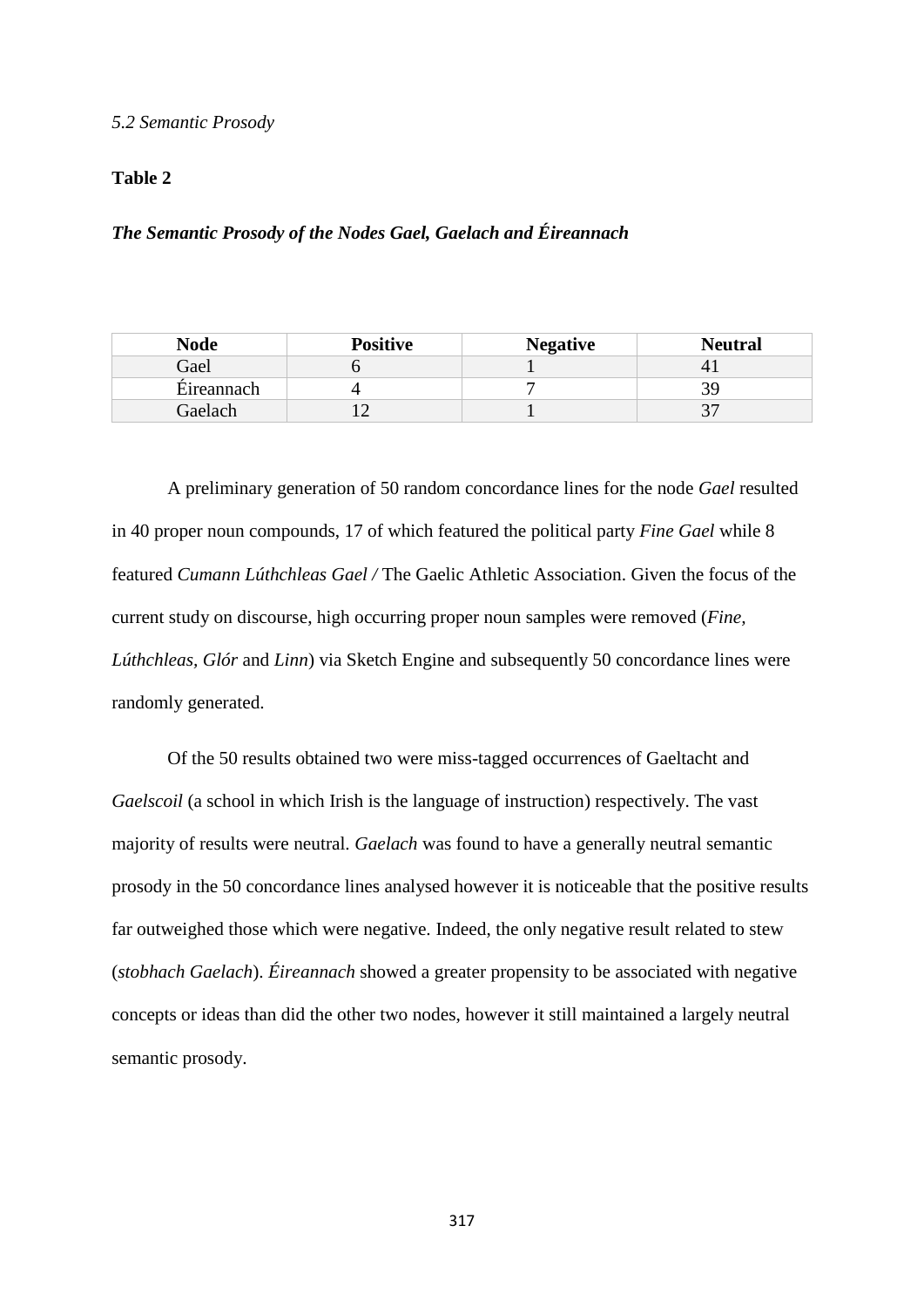# **5.3 Semantic Preference**

The figure below shows the semantic areas of the kinds of words most likely to collocate with *Gael, Gaelach* and *Éireannach* in the random collocation sample:

# **Figure 1**

*Co-occurrence of Semantically Related Items with Gael, Gaelach and Éireannach*



As can be seen in 1.3 both *Gael* and *Gaelach* show significantly higher semantic preference for terms related to culture than *Éireannach*. All instances of traditional Irish music, Gaelic games or Irish dancing were all coded by either *Gael* or *Gaelach*. Interestingly, one instance of *Éireannach* in the concordance sample pondered:

> (1) *An bhfuil cultúr Éireannach ann*? Is there such a thing as an *Éireannach* culture?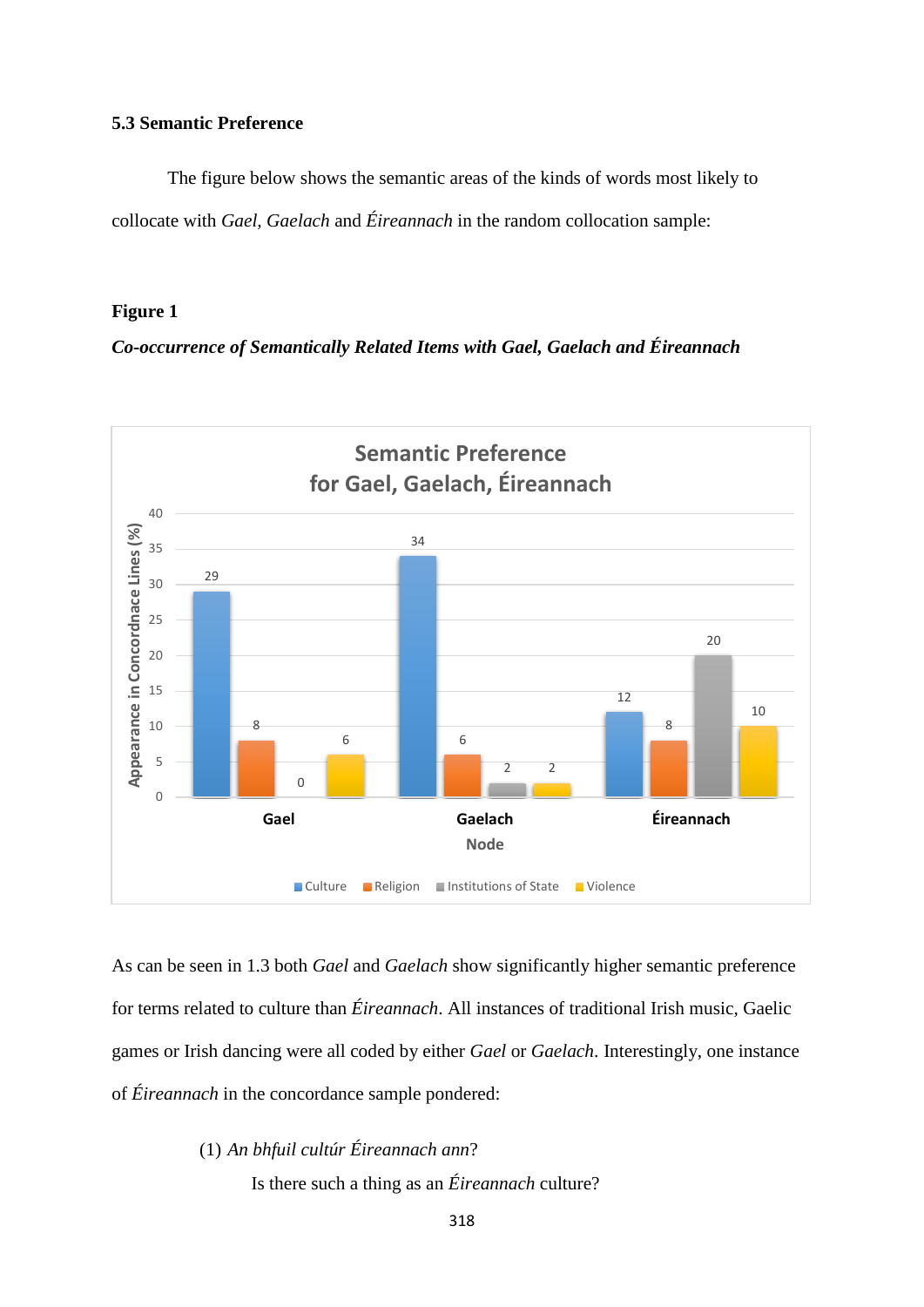*Éireannach* was found to co-occur with words coding state institutions or artefacts far more than either of the other two nodes. References were made to ambassadors, taxes and the post office, however, no discussion of any state institution, body or artefact was observed in the *Gael* concordance sample.

Less pressing to the current study are questions of religion and violence. References to the Protestant and Catholic faiths were almost equal among all samples. Discussions of rebel groups, wars and soldiers were far more common in the *Éireannach* sample, however, likely due to the fact that soldiers belong to armies, institutions of the state. As institutions of the state were seen to collocate strongly with *Éireannach*, it is perhaps unsurprising that discussions of wars and soldiers followed suit.

#### **5.4 Collocation Analysis**

A collocation analysis of the terms required a significant amount of curation. Firstly, taking the first node *Gael*, it was found that the prominence of the Fine Gael collocation pair (2,465 instances in the corpus) significantly skewed the results of the collocation analysis. Again, given the nature of the current study, an investigation into how notions of 'Irishness' are encoded in the three nodes in question, collocate samples with obvious propensity to surround discussions of the political party Fine Gael were removed from the results.

For *Gaelach* and *Éireannach*, duplication of closely related terms such as *Sasana* (England) and *Sasanaigh* (English people) was avoided, again with particular attention to the aim of the present study. Moreover, it was necessary to check that a particular collocate was not showing up high on the list based on frequent occurrence in a single document. These collocates were also removed from the table below. The scope for this collocation analysis was five items either side of the node. Minimum frequency was set to five.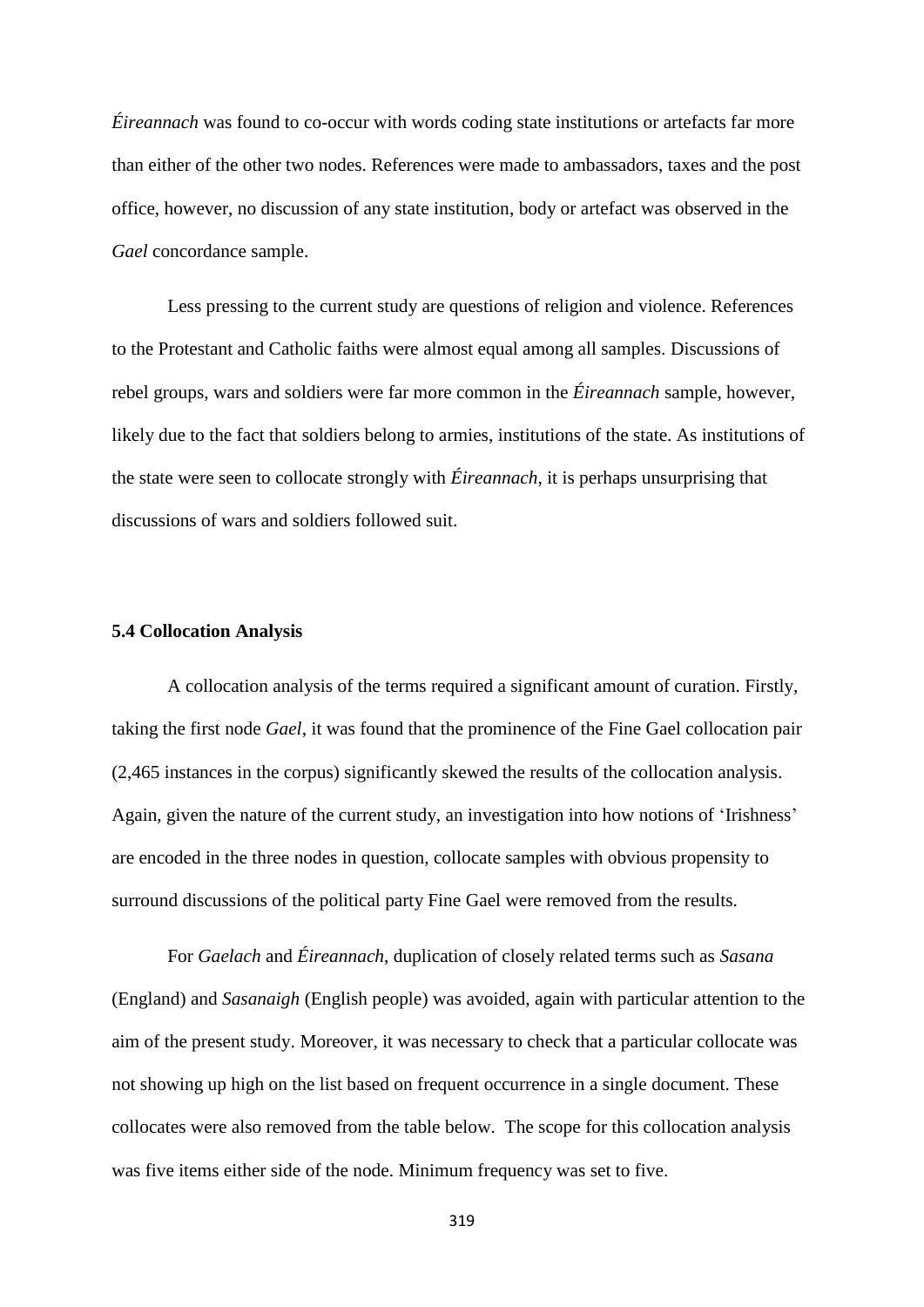# **Table 3**

# *Samples of Collocates of Gael, Gaelach and Éireannach*

| Gael         |               | Gaelach      |               | Eireannach  |               |
|--------------|---------------|--------------|---------------|-------------|---------------|
| Collocate    | logDice Value | Collocate    | logDice Value | Collocate   | logDice Value |
| Lúthchleas   | 11.368        | Peil         | 9.381         | Saoránach   | 8.975         |
| Gall         | 7.662         | Cultúr       | 8.617         | Sliocht     | 7.559         |
| Gaeltachta   | 6.709         | Traidisiún   | 8.599         | Sasanach    | 7.387         |
| Cine         | 6.686         | Cluichí      | 8.509         | Náisiún     | 7.382         |
| Gaeilge      | 6.470         | Dúchas       | 8.171         | Scríbhneoir | 7.289         |
| <b>Dílis</b> | 6.389         | Taoisigh     | 8.080         | Stát        | 6.761         |
| Cairde       | 6.356         | Náisiún      | 7.955         | Londain     | 6.644         |
|              |               | Na hEaglaise | 7.874         | Ambasáid    | 6.629         |
|              |               | Rincí        | 7.554         | Troid       | 6.431         |
|              |               | Ainmneacha   | 7.332         | Imirce      | 6.425         |
|              |               | Pobal        | 7.207         | Éire        | 6.337         |

Given the focus of the current study, we will begin by looking at Éire, the name of the Irish state in the Irish language. Éire was not seen to collocate substantially with the term *Gael*, however it did collocate with both *Gaelach* and *Éireannach*. Éire and *Éireannach* collocated strongly, largely related to neutral references to Irish citizens or Irish people in Ireland. This may be expected given that *Éireannach* is the official term used to refer to citizens of the Irish nation-state. Instances of Éire and *Gaelach* collocated 32 times in the phrase *Éire Ghaelach.* However, this was used almost exclusively in the corpus in a neutral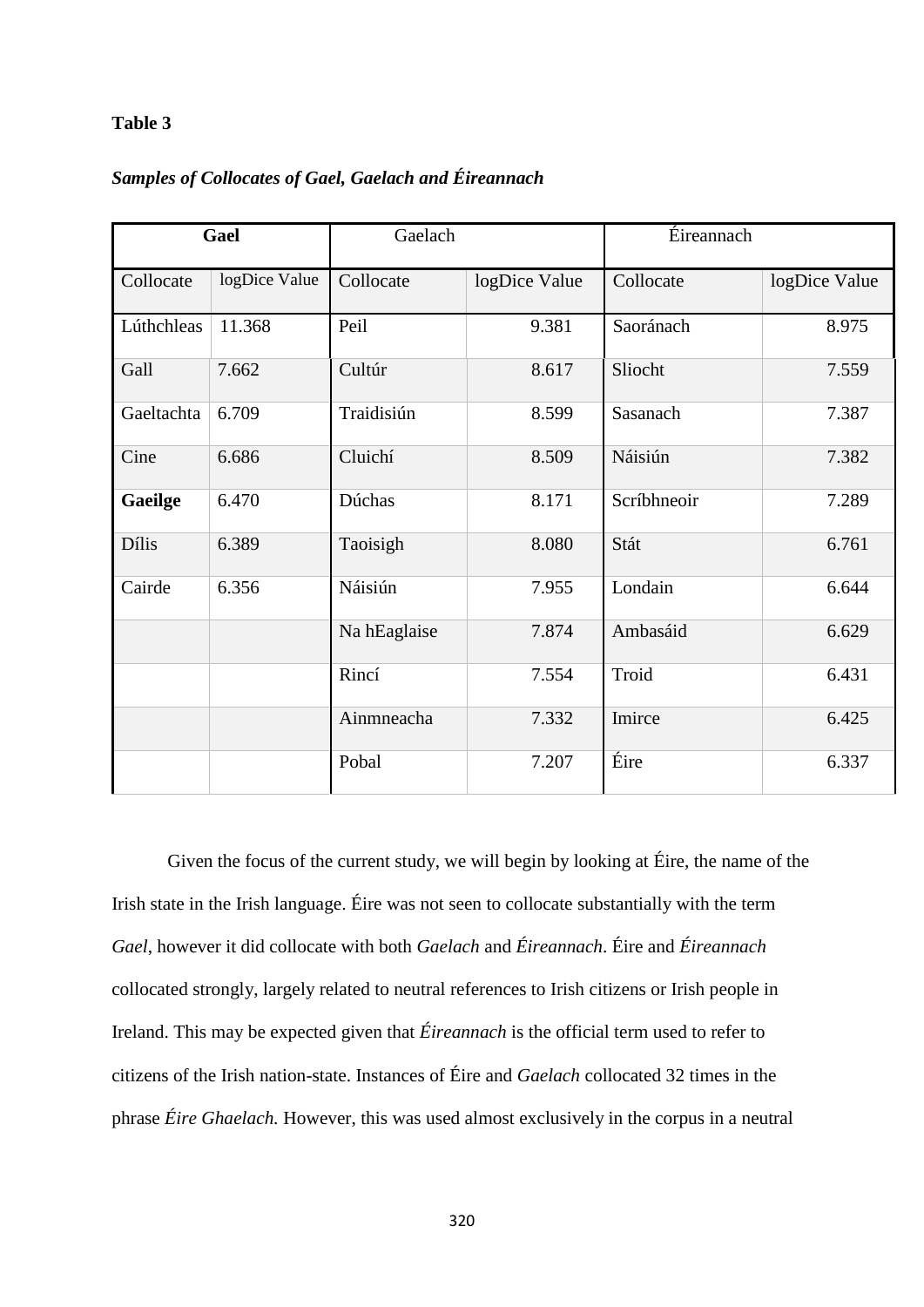sense to refer to the type of Ireland desired by members of the Gaelic Revival movement, as described in Moran's manifesto for an Irish Ireland.

The term *Gaeltachta* (the genitive form of Gaeltacht) frequently appeared in collocation with the term *Gael* but it was not observed to collocate with *Éireannach*. However, *Gael* collocated with *Gaillimh* (Galway) often, a region in Ireland in which the headquarters of Irish language radio stations, TG4, RTÉ Nuacht and other Irish language media are located. It is also the region of the country with the highest proportion of Irish language speakers outside the education system on a daily basis (Government of Ireland, 2017).

Notions of the *Gael* and that which is *Gaelach* are distanced from the state and institutions of the state in a way in which *Éireannach* is not. Moreover, *Éireannach*  collocates with notions of citizenship in a way that *Gael* does not. Note that references to Taoisigh, a high ranking collocate of *Gaelach* (see 1.4) refer to the old chieftains of Ireland far before the foundation of the Irish nation-state as opposed to how the word is most commonly used in contemporary contexts, to refer to the head of the Irish Government.

The high semantic preference of culture-related terms is also borne out in the collocates of *Gael* and *Gaelach*. Tradition and heritage are also strongly associated with the node *Gaelach*. *Pobal* which denotes community was also found in collocation with *Gaelach*. Of the 37 times that this pair was observed in collocation in the corpus, it spoke of an Irish speaking community more than 30 times. In other words, a *Gaelach* community is predominantly Irish speaking in the corpus. Similarly, the Irish language collocated strongly with *Gael* but was half as likely to occur with *Éireannach* (logDice 5.271).

The third highest collocate of *Gael* post curation of the data was *cine* (race). Neither *Éireannach* nor *Éire* were seen to collocate significantly with *Gael*. However, *Éireannach*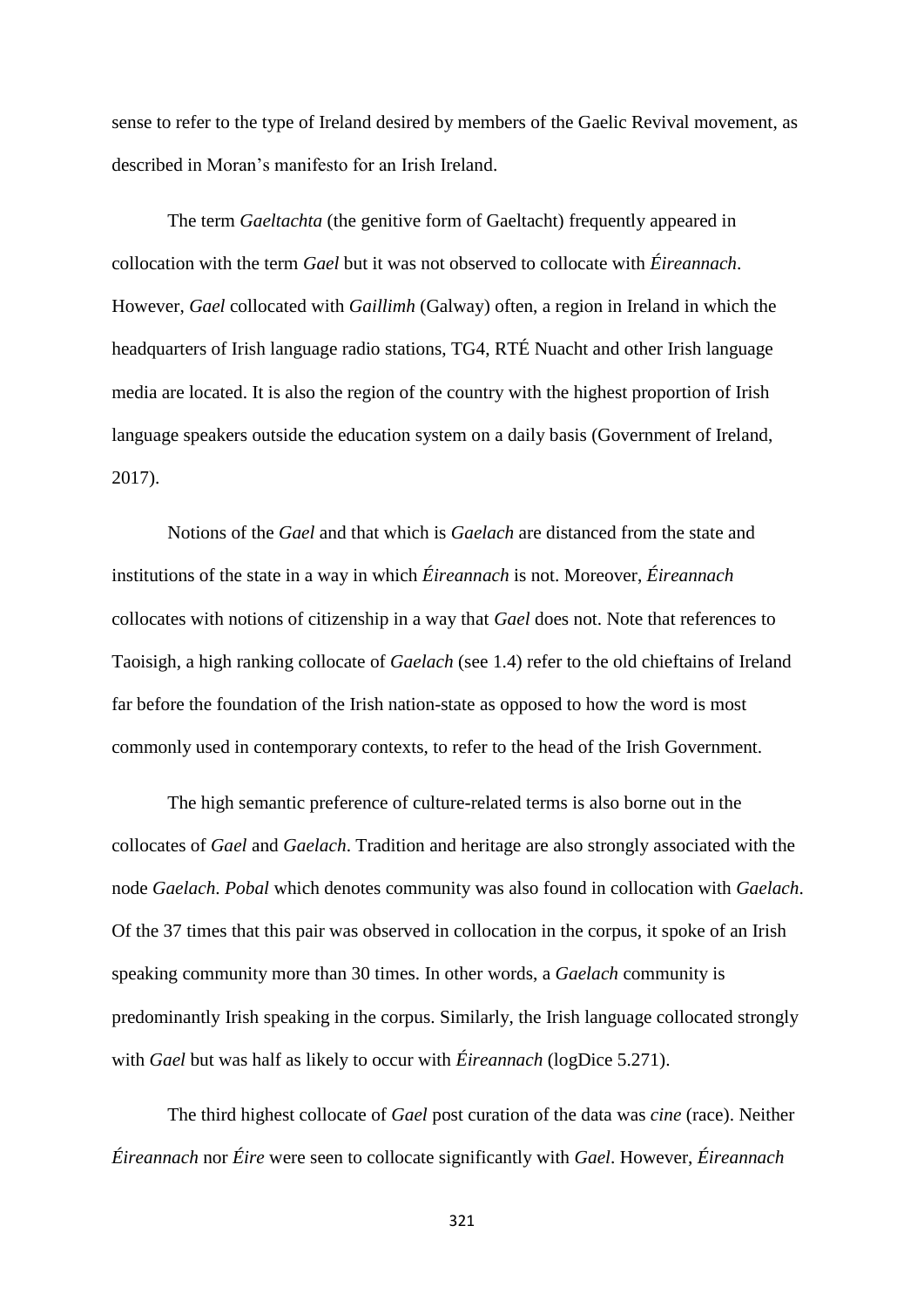was likely to collocate with *sliocht,* most commonly in the sense of being of Irish extraction. This may be thought to relate to how citizenship of the nation-state of Éire is codified in the Constitution as *Éireannach*. *Cine* was not found to collocate with *Éireannach.* In other words, someone may identify as *Gael* in terms of race but someone living abroad with connections to the island may be more likely to be of *Éireannach* extraction.

#### *5.5 An Pobal Gaelach* and Nationhood

Having analysed the usage of the terms *Gael*, *Gaelach* and *Éireannach* in the corpus, we will now return to the criteria of a nation offered by Kolakowski in order to attempt to answer the question of whether this usage may constitute the actualisation of a unique national identity. These criteria are: national spirit, a historical memory, an orientation to and consciousness of the future, a national body and a nameable beginning.

Wodak et al. (2009) describe *the national spirit* as taking the form of cultural practices and shared behaviours. Our corpus analysis has shown that this community strongly identified itself with Gaelic games, music and dance, what may be colloquially referred to as traditional culture. This is perhaps unsurprising given the prominence of Gaelic revival movements of the late 19th and 20th centuries and their wish to revive traditional Gaelic culture as well as language, as discussed in section 3.1. Discussions of primarily English speaking writers (*scríbhneoir*) were seen to collocate strongly with *Éireannach*, showing a divergent cultural spirit for the two groups.

The term *Gall* was one of the strongest collocates for *Gael*, a term used originally in the 9th century for Norman settlers in Ireland (Jennings & Kruse, 2009) and subsequently for Anglo-Normans and non-Irish people in Ireland (Ó Dónaill, 1977). *Éireannach* was shown to have higher semantic prosody for terms related to violence than *Gael*. However, these terms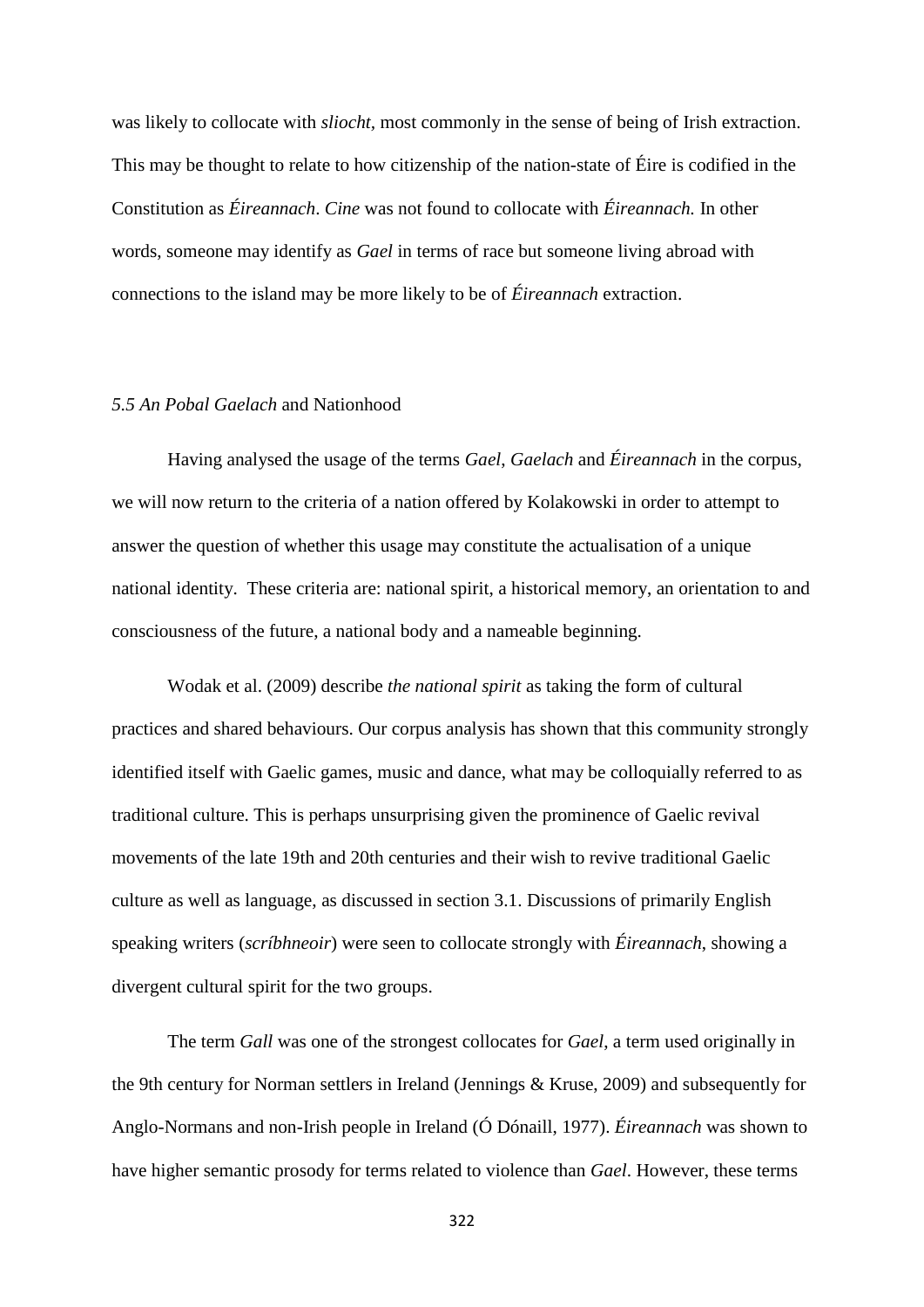were more likely to be associated with later armed struggles and factions of the British army that operated in the six counties that constitute modern day Northern Ireland. The term Éire, having been established as the Irish-language name for the state much later than when the *Gall* were first seen in Ireland, seems to reference historical accounts after the foundation of the Republic of Ireland. What is emphasised in the *historical memory* encoded by the two groups is clearly different.

The difference in the *orientation to and consciousness of the future* is most prevalent in the collocation pair *Gaelach* and *náisiún*. The concerns of the 'Gaelic nation' evidenced in the corpus are focused on aspects of the linguistic relationship to the nation:

> (2) *Is léir go bhfuil beocht úr ag teacht sa náisiún Gaelach agus is cinnte go gcuideoidh Teilifís na Gaeilge agus na Gaelscoileanna leis an meath a stopadh*.

It is clear that a new life is coming into the *Gaelach* nation and it is certain that *Teilifís na Gaeilge* and the *Gaelscoileanna* will help to stop the decline'.

(3) *An náisiún é gan a bheith Gaelach? An Gaelach é gan Gaeilge mar* ' muttersprache' ?

'Is it a nation if it is not *Gaelach*? Is it *Gaelach* if Irish is not the 'muttersprache''?

These two concordance lines show the link between the Irish language and the 'Gaelic nation'. The 'Gaelic nation' is concerned primarily with its survival through the protection of its language. Questions surrounding the language are much less prominent in the discourse involving *Éireannach*.

*A national body* is coded clearly through physical infrastructure in the case of the Irish nation-state. Éireannach shows strong semantic preference for state bodies and institutions of state. It has historically had its own currency and maintains its own embassies. The *pobal Gaelach* and the *Gael* as shown in this corpus have a strong connection to the Gaeltachtaí, particularly in Galway, they engage with and criticise *Údarás na Gaeltachta, Áras na nGael,*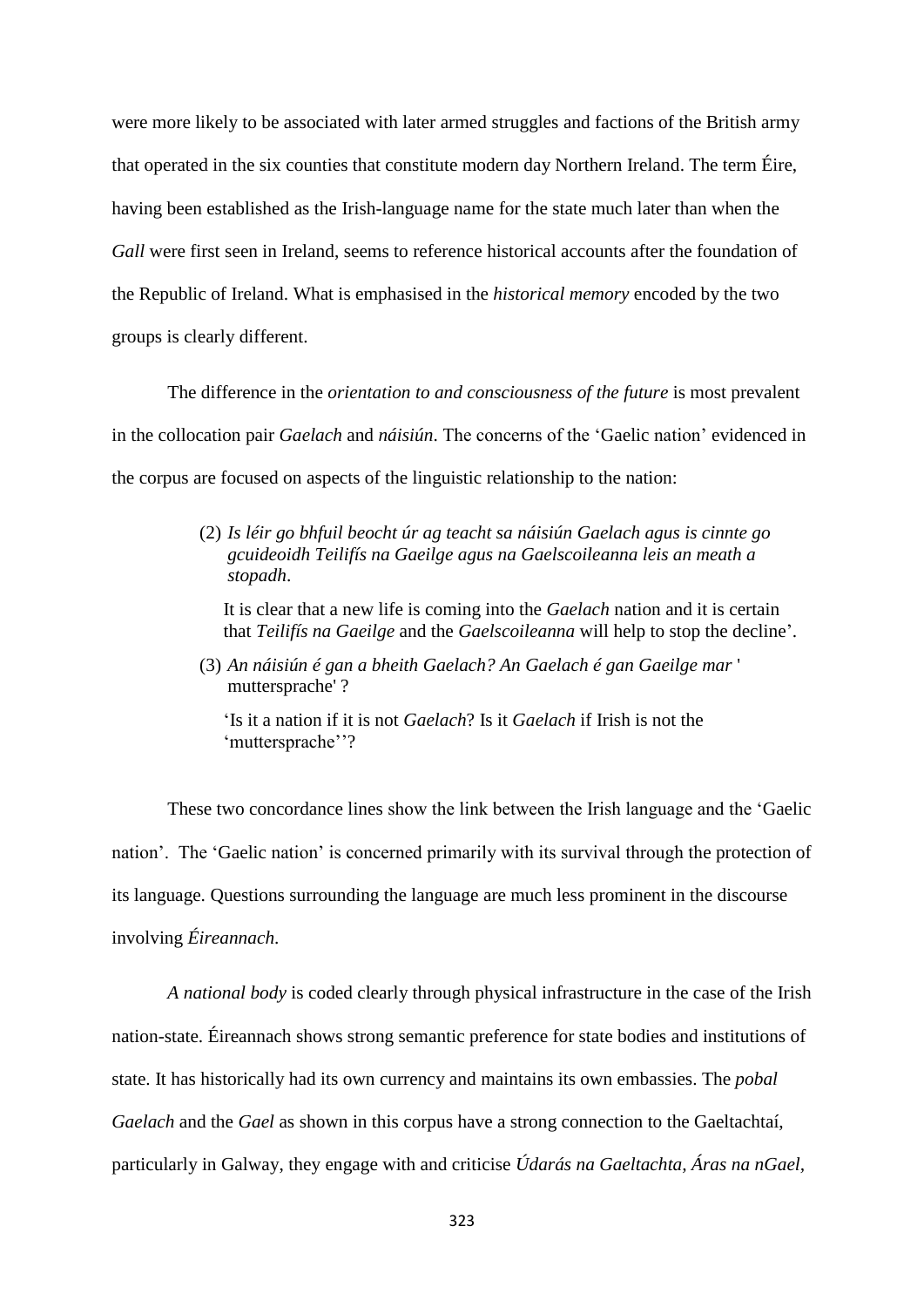*Gael-Linn* and *Glór na nGael* throughout the corpus, institutions a non-Irish speaker may have very little dealings with.

The *nameable beginning* of the state of Éire is traced to the early 20th century and the struggle for independence. While no definitive establishment date for a 'Gaelic nation' has been proven or witnessed in the corpus, if we accept that the *pobal Gaelach* as defined in this section by its Irish-language culture and traditional heritage was challenged originally by the *Gall* and subsequently by the Irish nation-state, then we may posit that the foundation of this nation has roots hundreds of years into the past. However, the date is not determinable definitively by any evidence in the corpus.

# **6. Conclusion**

The current study sought to examine the ways in which notions of 'Irishness' were encoded in the terms *Gael, Gaelach* and *Éireannach* in order to investigate whether concepts of nationhood were encoded in language by Irish speakers in ways that would constitute the actualisation of a unique national identity.

The study has succeeded in showing a number of trends in the usage of these terms. A clear tendency was shown for the collocation of lexical items coding cultural and traditional artefacts with *Gael* and *Gaelach,* while organs and institutions of the Irish state were seen to be coded using the term *Éireannach*. The study also explored how the national identity of those identified as *Gaelach* was tied strongly to language and traditional culture. Interaction with and discussion of the nation-state *Éire* was limited amongst this group and discussions of the *Gaeltacht* and particularly the Galway region were more common.

Through the leveraging of Kolakowski's five criteria for the creation of a nation we examined how one may go about establishing the conceptual framework for the idea of a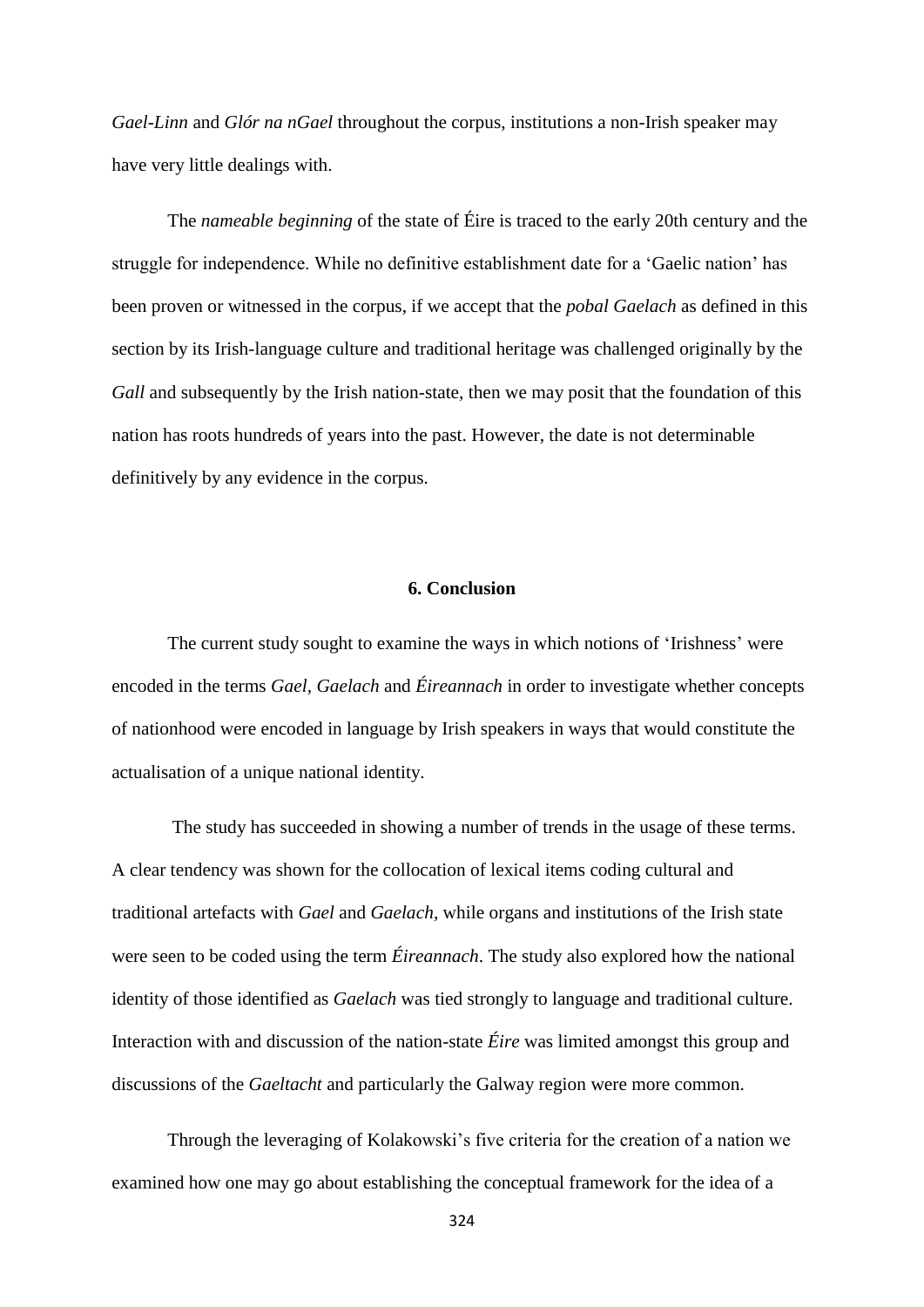*náisiún Gaelach* however, it would be wrong to assert that this study is definitive in its findings. A number of weaknesses are clear. Firstly, the corpus includes a bias for native speakers as stated above. The majority of Irish speakers in a modern context are what Walsh, O'Rourke and Rowland (2015) designate 'new speakers', be they from within or from outside of the Gaeltacht. This may have consequences for how they view national identity. Studies into the differences between the usage of Irish by non-native speakers and native speakers in terms of identity may help define the demarcation of membership of any unique *Gaelach* nation.

Secondly, the corpus itself is now more than a decade old. The emergence of new online Irish language resources such *as Nuacht RTÉ*, *Nós* and *Tuairisc* is not reflected in the current corpus although they are contained in the newer Corpus of Contemporary Irish, published by the Gaois Research Group at DCU in 2016 (Gaois Research Group, 2016).

Furthermore, the current study focuses solely on corpus analysis, thereby ignoring potential insights from other sources. An interdisciplinary study combining insights gained from the corpus with insights from studies of history or Irish nationalism and nation building may lead to further insights into how nationalism is coded among linguistic groups in Ireland. Particular work is needed to satisfy the criteria of a nameable beginning for any *Gaelach* nation which would involve input from historians or folklorists. Moreover, the relatively small size of the corpus may need to be supplemented by other work to determine the consciousness and orientation to future criteria of any *Gaelach* nation.

The current study provides a snapshot of how a population in a linguistic minority viewed themselves and their identity at a particular moment in time and opens up the potential for greater research into the area of how identity, be it *Gaelach* or *Éireannach*, is coded in the Irish language and in the words of those who speak it.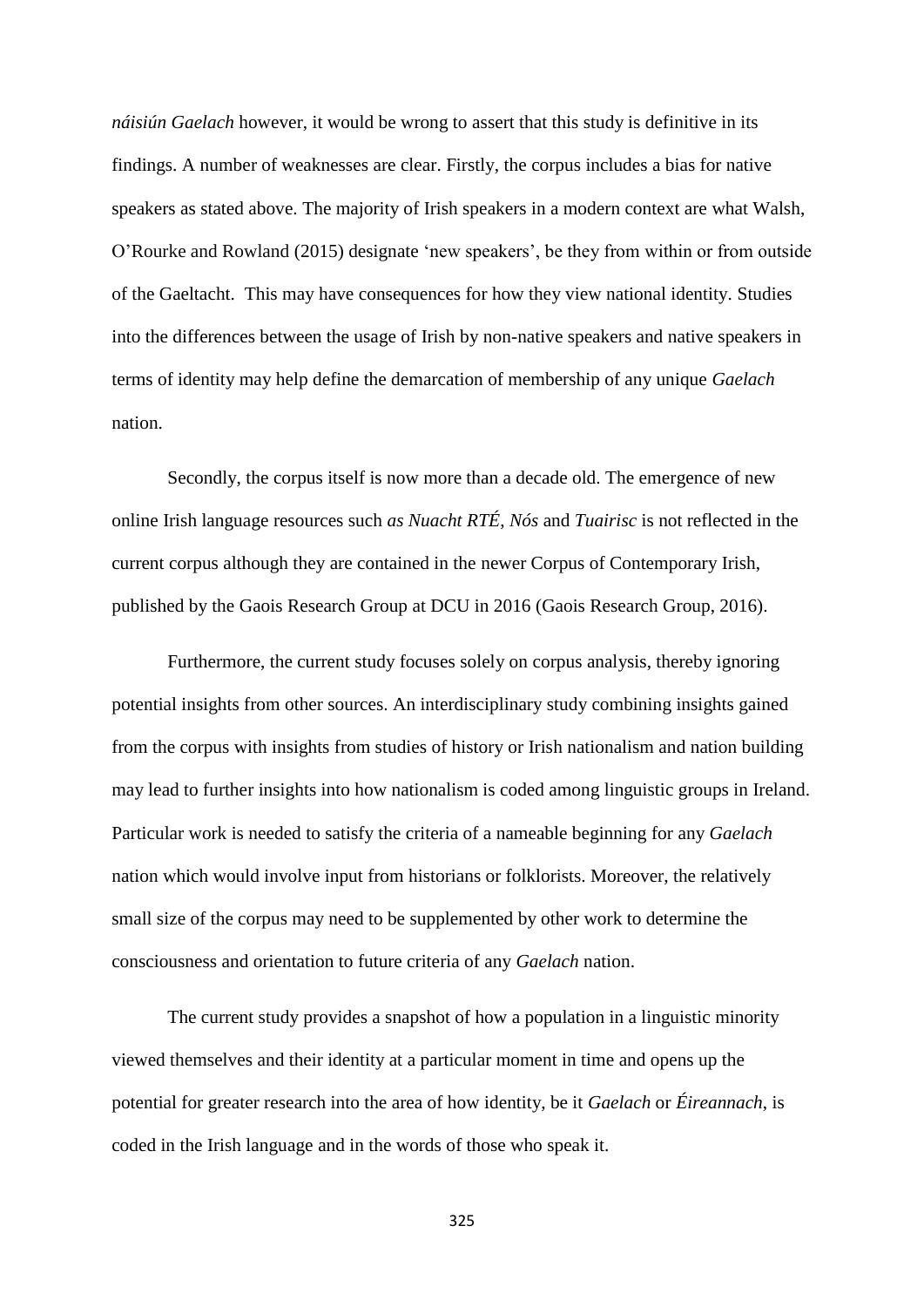#### **References**

- Baker, P., Gabrielatos, C., Khosravinik, M., Krzyzanowski, M., McEnery, T. & Wodak, R. (2008). A useful methodological synergy? Combining critical discourse analysis and corpus linguistics to examine discourses of refuges and asylum seekers in the UK press. *Discourse & Society*, *19*(3), 273-306.
- Bayda, V. (2011). Gaeilge mar mheán cultúrtha. In S. Ní Dhuinn (Ed.), *An Ghaeilge i gcéin: Pobal agus féiniúlacht idirnáisiúnta* (pp. 51-59). Comhar.
- Begagić, M. (2013). Semantic preference and semantic prosody of the collocation "make sense". *Jezikoslovlje, 14*(2-3), 403-416.
- Breathnach, P. (2000). "Óráidí móra agus athruithe beaga": An Ghaeltacht mar réigiún pleanála. In L. Mac Mathúna, C. Mac Murchaidh & M. Nic Eoin, (Eds.), *Teanga, pobal agus réigiún* (pp. 22-33). Coiscéim.
- Cunningham, B. (2001). 'Foras Feasa ar Éirinn' and the historical origins of Irish Catholic identity. *New Hibernia Review/Iris Éireannach Nua, 5*(4), 144-147.
- Conradh na Gaeilge (2018). *Céard é an scéal?: Public Opinions on the Irish Language. Annual Analysis 4,* Conradh na Gaeilge. Retrieved 28 September 2021, from [https://drive.google.com/file/d/17n3PcumgcWzvJFkk0ZjyzONI\\_RKZpCZQ/view](https://drive.google.com/file/d/17n3PcumgcWzvJFkk0ZjyzONI_RKZpCZQ/view)
- Devenport, Mark (2018, February 13). *Arlene Foster: No stand-alone Irish language act.* BBC News. [http://www.bbc.com/news/uk-northern-ireland-43048025.](http://www.bbc.com/news/uk-northern-ireland-43048025)
- Freake, R., Gentil, G. & Sheyholislami, J. (2011). A bilingual corpus-assisted discourse study of the construction of nationhood and belonging in Quebec. *Discourse and Society, 22*(1), 21-47.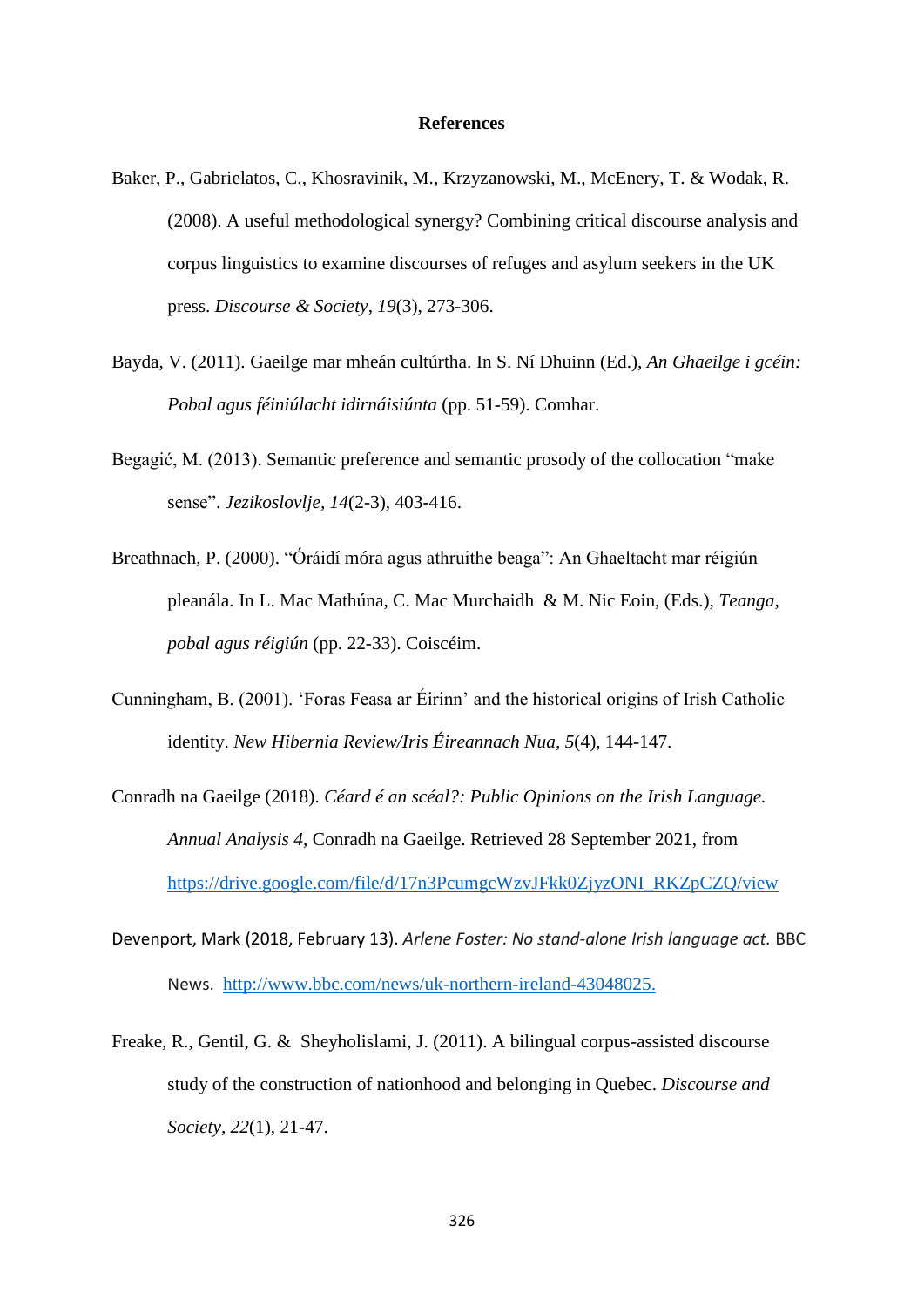Gablasova, D., Bezina, V. & McEnery, T. (2017). Collocations in corpus-based language learning research: Identifying, comparing, and interpreting the evidence. *Language Learning, 67,* 155-179.

Gaois Research Group (2016). *The corpus of contemporary Irish.* <https://www.gaois.ie/en/corpora/monolingual/>

Government of Ireland (1945). *Bunreacht na hÉireann*. Oifig an tSoláthair.

- Government of Ireland (2017). *Census 2016: Summary results, part 1.* Central Statistics Office, Ireland.
- Harper Collins (n.d.). Nation. In *collinsdictionary.com ,* Retrieved 28 September 2021, from <https://www.collinsdictionary.com/dictionary/english/nation>
- Hyde, D. (1892, 25 November). The necessity for de-Anglicising Ireland. *Irish National Literary Society,* Dublin.
- Iveson, M. (2017). Gendered dimensions of Catalan nationalism and identity construction on Twitter. *Discourse & Communication, 11*(1), 51-68.
- Jennings, A. & Kruse, A. (2009). From Dál-Riata to the Gall-Ghàidheil. *Viking and Medieval Scandanavia,* 5, 123-149.
- Joseph, J. (2017). *Language and identity: National, ethnic and religious.* Palgrave Macmillan.
- Kilgarriff, A., Rundell, M. & Uí Dhonnacha, E. (2002). Efficient corpus development for lexicography: Building the New Corpus for Ireland. *Language Resources and Evaluation*, *40*(2), 127-152.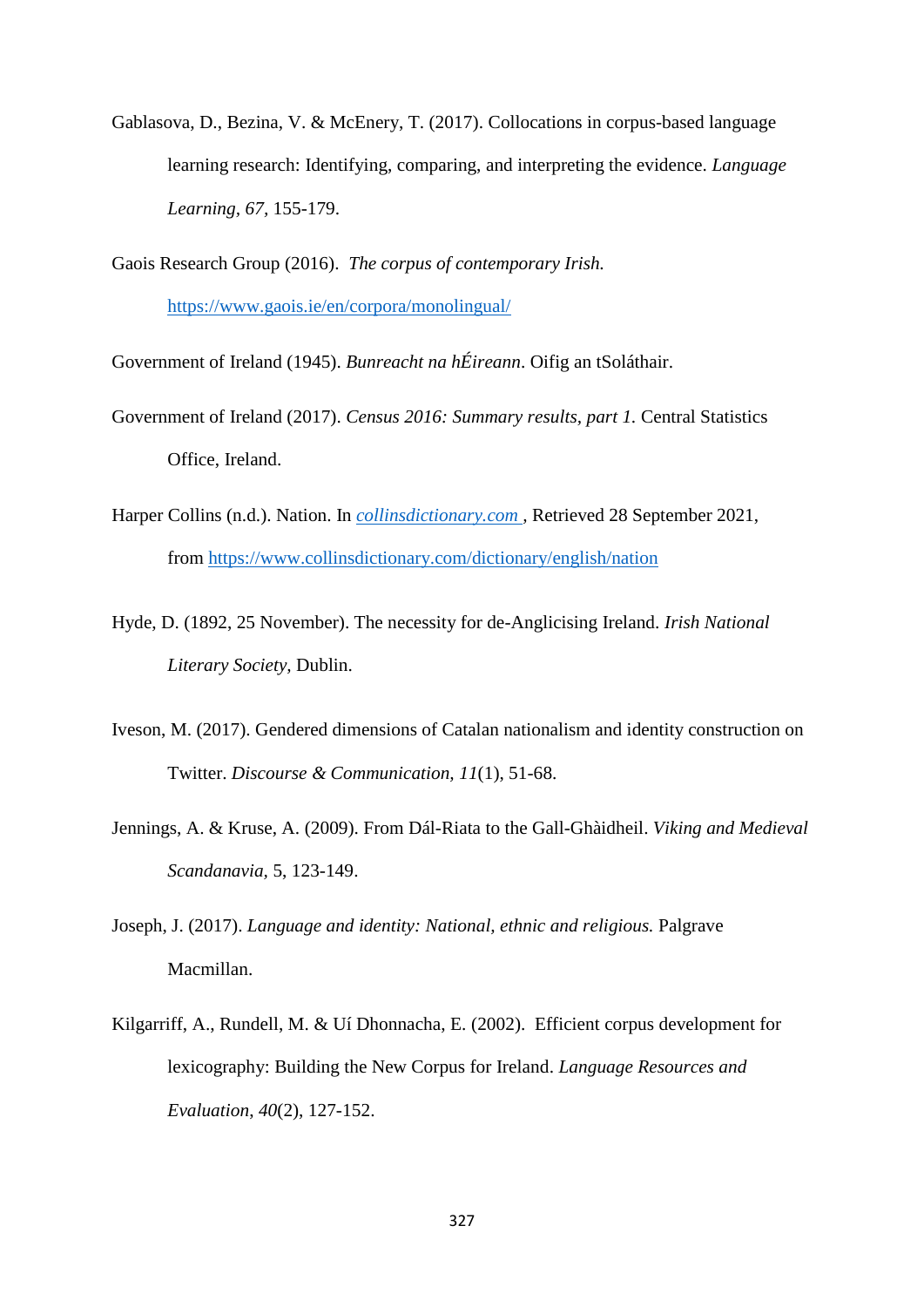- Kolakowski, L. (1995). Über kollective Identität. In M. Krzysztof (ed.). *Identität im Wandel: Castelgandolfo-Gespräche* (pp. 47-60). Institut für die Wissenschaften vom Menschen.
- Louw, B. (1993). Irony in the text or insincerity in the writer? The diagnostic potential of semantic prosodies. In M. Baker, G. Francis & E. Tognini-Bonelli (Eds.), *Text and technology: In honour of John Sinclair* (pp. 157-177). John Benjamins.
- McCárthaigh, S. (2019, Sep 9). Number of primary school pupils taught through Irish at record level. *The Irish Times.* [https://www.irishtimes.com/news/education/number](https://www.irishtimes.com/news/education/number-of-primary-school-pupils-taught-through-irish-at-record-level-1.4011570)[of-primary-school-pupils-taught-through-irish-at-record-level-1.4011570.](https://www.irishtimes.com/news/education/number-of-primary-school-pupils-taught-through-irish-at-record-level-1.4011570)
- McQuillan, P. (2015). "Nation" as word and concept in seventeenth-century Irish. *Eolas: The Journal of the American Society of Irish Medieval Studies*, *8*, 71-88.

Moran, D.P. (1905). *The philosophy of Irish Ireland.* James Duffy and Co.

- Ní Loingsigh, K. (2016). *Tiomsú agus rangú i mbunachar sonraí ar chnuasach nathanna Gaeilge as saothar Pheadair Uí Laoghaire.* [Unpublished doctoral dissertation], Dublin City University.
- Nua-chorpas na hÉireann [http://corpas.focloir.ie](http://corpas.focloir.ie/)
- Ó Dónaill, N. (Ed.). (1977). *Foclóir Gaeilge-Béarla.* An Gúm.
- Ó Dónaill. (1977). Éireannach. In *Foclóir Gaeilge-Béarla* (p. 489).
- Ó Dónaill. (1977). Gael. In *Foclóir Gaeilge-Béarla* (p. 601).
- Ó Dónaill. (1977). Gaelach. In *Foclóir Gaeilge-Béarla* (p. 601).
- Ó Dónaill. (1977). Gall. In *Foclóir Gaeilge-Béarla* (p. 608).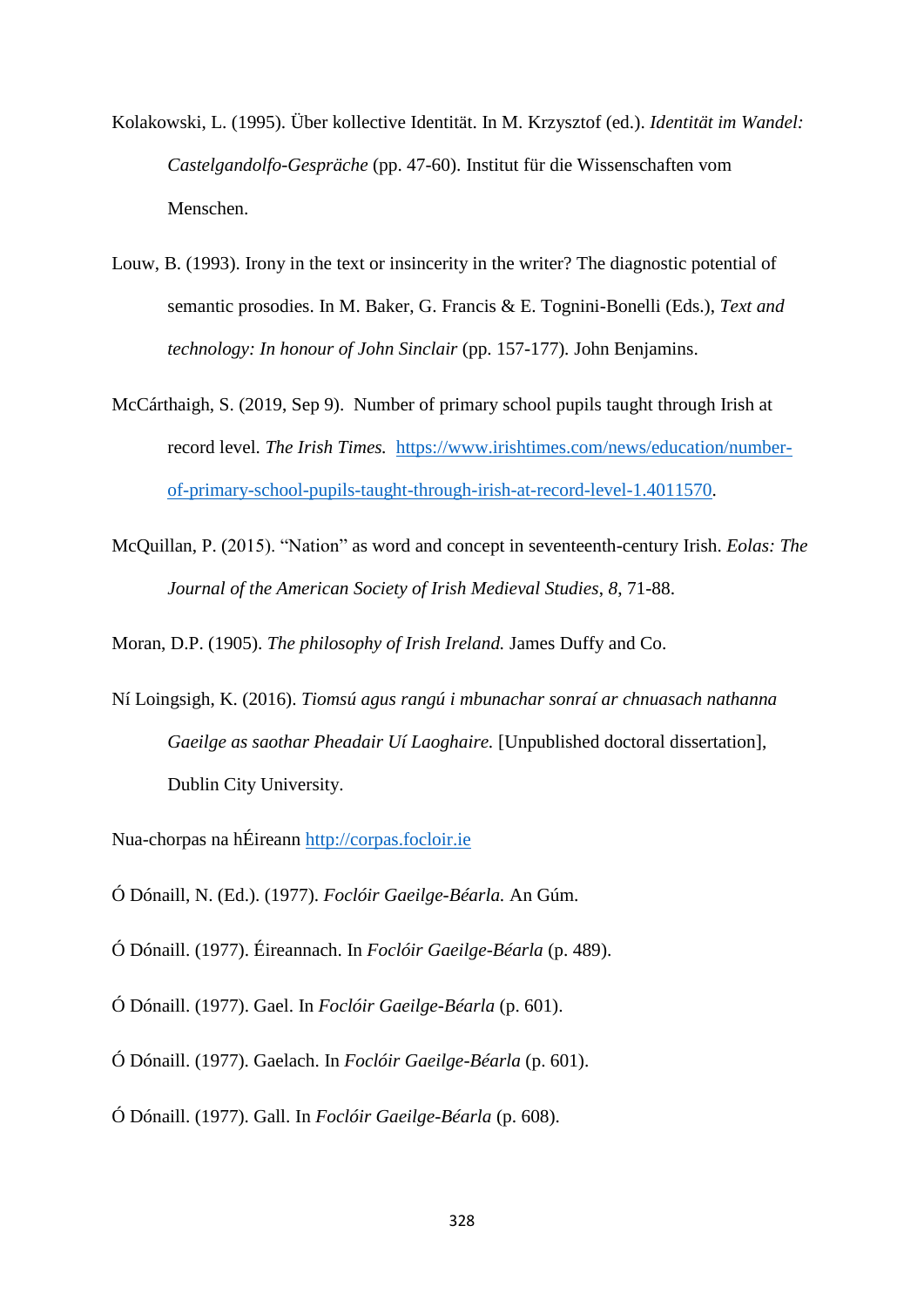Ó Giollagáin, C. & Charlton, M. (2015). *Nuashonrú ar an Staidéar Cuimsitheach Teangeolaíoch ar Úsáid na Gaeilge sa Ghaeltacht 2006–2011: Príomhfhaisnéis na Limistéar Pleanála Teanga.* Údarás na Gaeltachta / Gaeltacht Development Authority, Ireland.

- Ó Giollagáin, C. & Mac Donnacha, S. (2008). The Gaeltacht today. In C. Nic Pháidín & S. Ó Cearnaigh, (Eds.), *A new view of the Irish language* (pp. 108-121). Cois Life.
- O'Leary, P. (2004). *Gaelic prose in the Irish free state 1922-1939*. University College Dublin Press.
- O'Rourke, B. & Brennan, S.C. (2019). Regimenting the Gaeltacht: Authenticity, anonymity, and expectation in contemporary Ireland. *Language & Communication, 66*, 20-28.
- Ó Torna, C. (2005). *Cruthú na Gaeltachta 1893-1922.* Cois Life.
- Ó Tuathaigh, G. (2008). The state and the Irish Language: A historical perspective. In C. Nic Pháidín & S. Ó Cearnaigh (Eds.), *A new view of the Irish language* (pp. 26-42). Cois Life.
- Richmond, A.H. (1987). Ethnic nationalism: Social science and paradigms. *International Social Science Journal, 39*(1), 3-18.
- RTÉ (2018, February 13). DUP will not sign off on stand-alone Irish Language Act. RTÉ News [https://www.rte.ie/news/politics/2018/0213/940408-power-sharing/.](https://www.rte.ie/news/politics/2018/0213/940408-power-sharing/)
- Rychlý, P. (2008). A lexicographer-friendly association score. In P. Sojka & A. Horák (Eds.), *Proceedings of recent advances in Slavonic natural language processing* (pp. 6-9). Masaryk University Publishing.

Smith, A.D. (2002). When is a nation. *Geopolitics, 7(*2), 5-32.